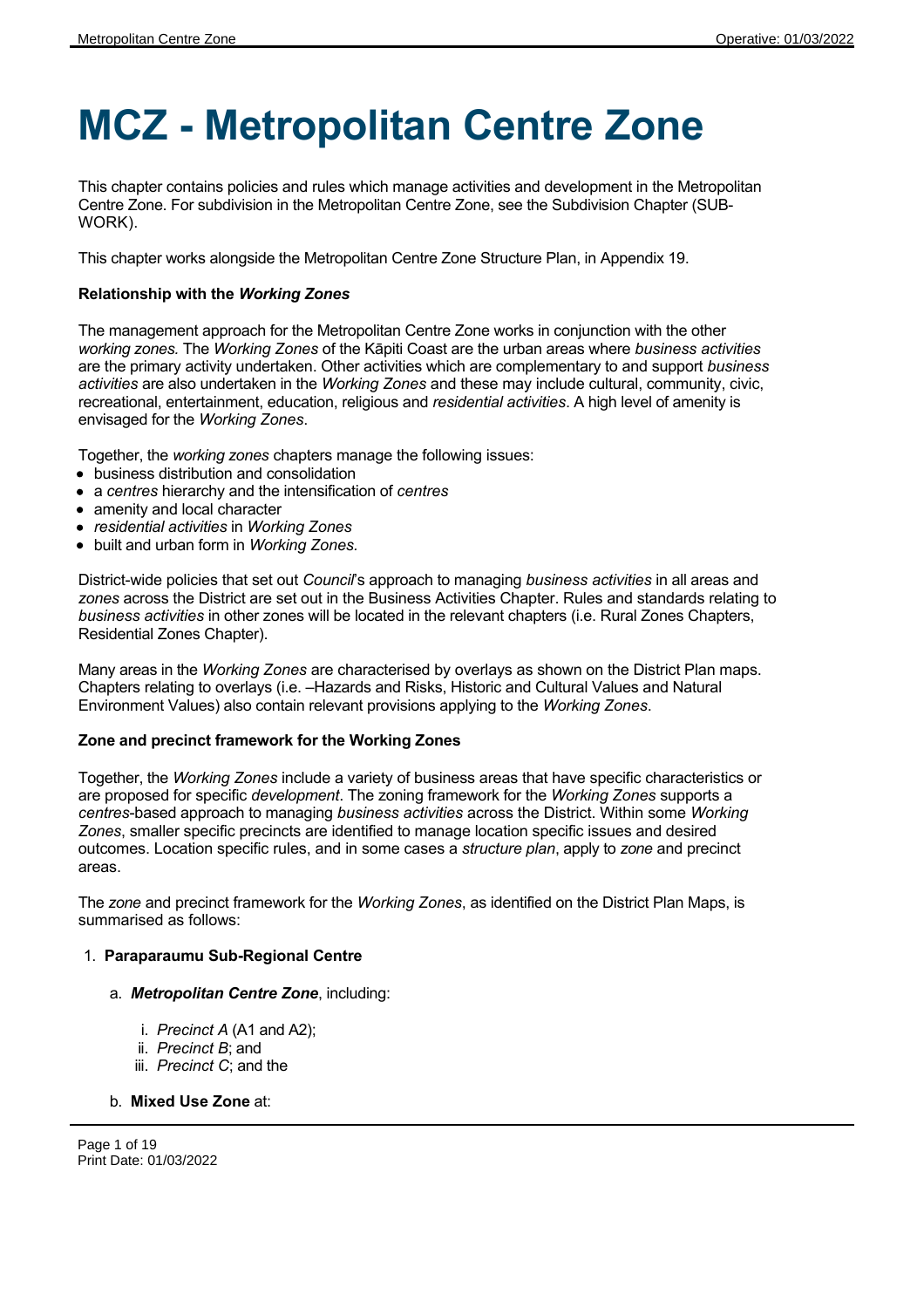- i. Ihakara Street West Precinct;
- ii. Ihakara Street East Precinct;
- iii. Kapiti Road; and
- iv. Paraparaumu North Gateway Precinct;
- 2. **Town Centre Zone**, including:
	- a. Ōtaki Main Street;
	- b. Ōtaki Rail;
	- c. Waikanae;
	- d. Paraparaumu Beach; and
	- e. Raumati Beach;

### 3. **Local Centre Zone**, including:

- a. Paekākāriki;
- b. Raumati South;
- c. Kena Kena;
- d. Meadows Precinct;
- e. Te Moana Road;
- f. Mazengarb Road;
- g. Waikanae North Development Zone Precinct 6 Mixed Use; and
- h. Ngārara Zone Waimeha *Neighbourhood Development Area*;

### 4. **Hospital Zone**;

### 5. **General Industrial Zone**, including:

a. Ōtaki South Precinct; and

### 6. **Airport Zone**, including:

- a. Airport Core Precinct;
- b. Airport Mixed Use Precinct;
- c. Airport Buffer Precinct; and
- d. *Aviation Heritage* Precinct.

# **Strategic Context**

The Primary Objectives that this chapter implements are:

- DO-O1 Tāngata Whenua;
- DO-O3 Development Management;
- DO-O8 Strong Communities;
- DO-O11 Character and Amenity Values;
- DO-O12 Housing Choice and Affordability;
- DO-O14 Access and Transport;
- DO-O15 Economic Vitality; and
- DO-O16 Centres.

# **DO-O1** Tāngata Whenua

To work in partnership with the *tangata whenua* of the District in order to maintain *kaitiakitanga* of the District's resources and ensure that decisions affecting the natural *environment* in the District are made in accordance with the principles of Te Tiriti o Waitangi (Treaty of Waitangi).

# **DO-O3** Development Management

Page 2 of 19 Print Date: 01/03/2022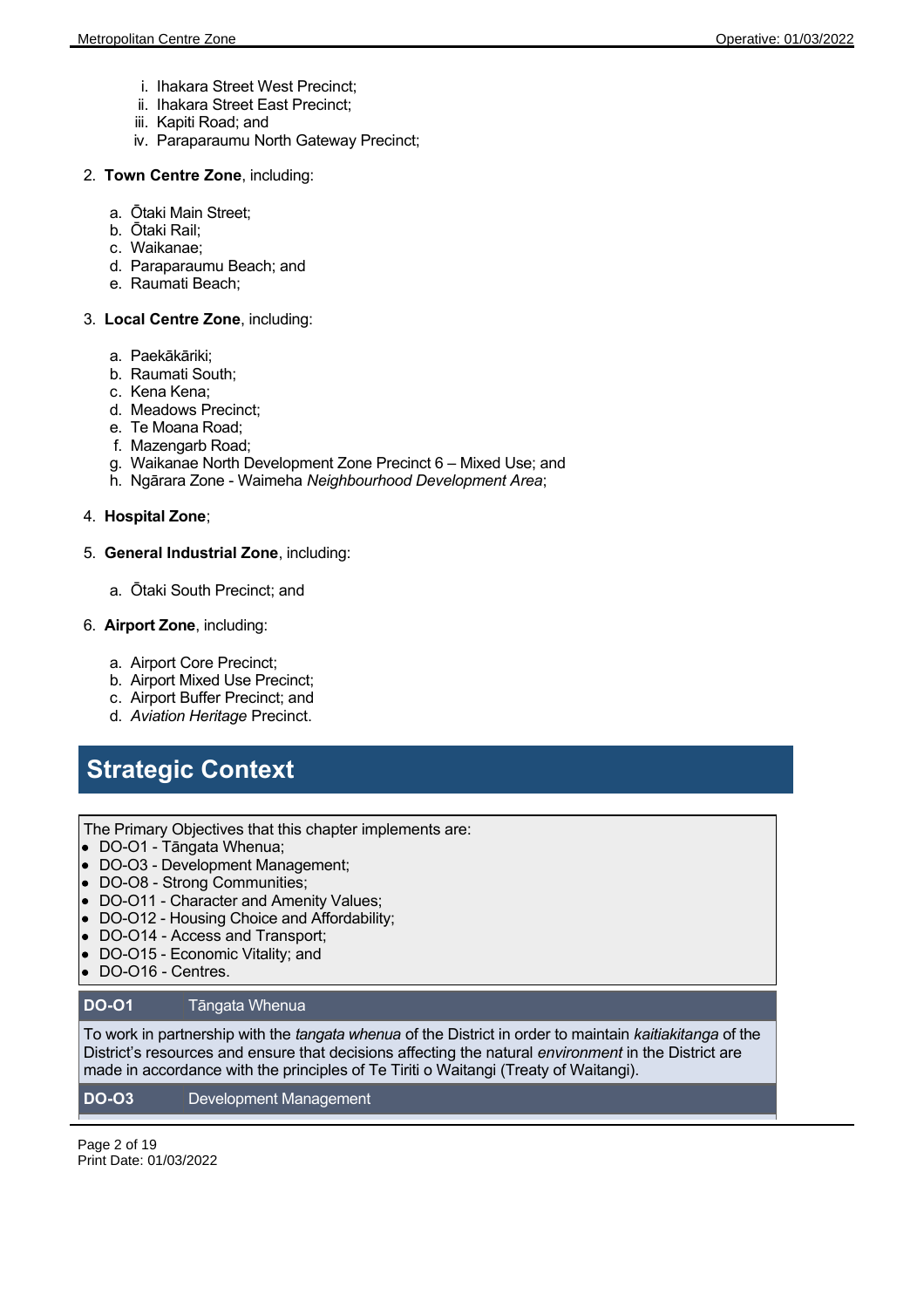To maintain a consolidated urban form within existing urban areas and a limited number of identified growth areas which can be efficiently serviced and integrated with existing townships, delivering:

- 1. urban areas which maximise the efficient end use of energy and integration with infrastructure;
- 2. a variety of living and working areas in a manner which reinforces the function and vitality of centres;
- 3. resilient communities where development does not result in an increase in risk to life or severity of damage to property from natural hazard events;
- 4. higher residential densities in locations that are close to centres and public open spaces, with good access to public transport;
- 5. management of development in areas of special character or amenity so as to maintain, and where practicable, enhance those special values;
- 6. sustainable natural processes including freshwater systems, areas characterised by the productive potential of the land, ecological integrity, identified landscapes and features, and other places of significant natural amenity;
- 7. an adequate supply of housing and areas for business/employment to meet the needs of the District's anticipated population which is provided at a rate and in a manner that can be sustained within the finite carrying capacity of the District; and
- 8. management of the location and effects of potentially incompatible land uses including any interface between such uses.

### **DO-O8** Strong Communities

To support a cohesive and inclusive community where people:

- 1. have easy access and connectivity to quality and attractive public places and local social and community services and facilities;
- 2. have increased access to locally produced food, energy and other products and resources;
- 3. have improved health outcomes through opportunities for active living or access to health services; and
- 4. have a strong sense of safety and security in public and private spaces.

# **DO-O11** Character and Amenity Values

To maintain and enhance the unique character and amenity values of the District's distinct communities so that residents and visitors enjoy:

- 1. relaxed, unique and distinct village identities and predominantly low-density residential areas characterised by the presence of mature vegetation, a variety of built forms, the retention of landforms and unique community identities;
- 2. vibrant, lively *town centres* supported by higher density residential and mixed use areas;
- 3. neighbourhood *centres*, village communities and employment areas characterised by high levels of amenity, accessibility and convenience;
- 4. productive rural areas, characterised by openness, natural landforms, areas and corridors of *indigenous vegetation*, and *primary production activities*; and
- 5. well managed interfaces between different types of land use areas (e.g. between living, working and rural areas and between potentially conflicting land uses, so as to minimise adverse *effect*s.

# **DO-O12** Housing Choice and Affordability

To meet diverse community needs by increasing the amount of housing that:

- 1. is of densities, locations, types, attributes, size and tenure that meets the social and economic wellbeing needs of households in suitable urban and rural locations;
- 2. is affordable and adequate for lower income households; and
- 3. can respond to the changing needs of residents, regardless of age, mobility, health or lifestyle preference;

while enhancing the amenity of living environments and contributing to the sustainability of communities and compatibility with the goals of environmental sustainability, in particular resource, water and energy efficiency.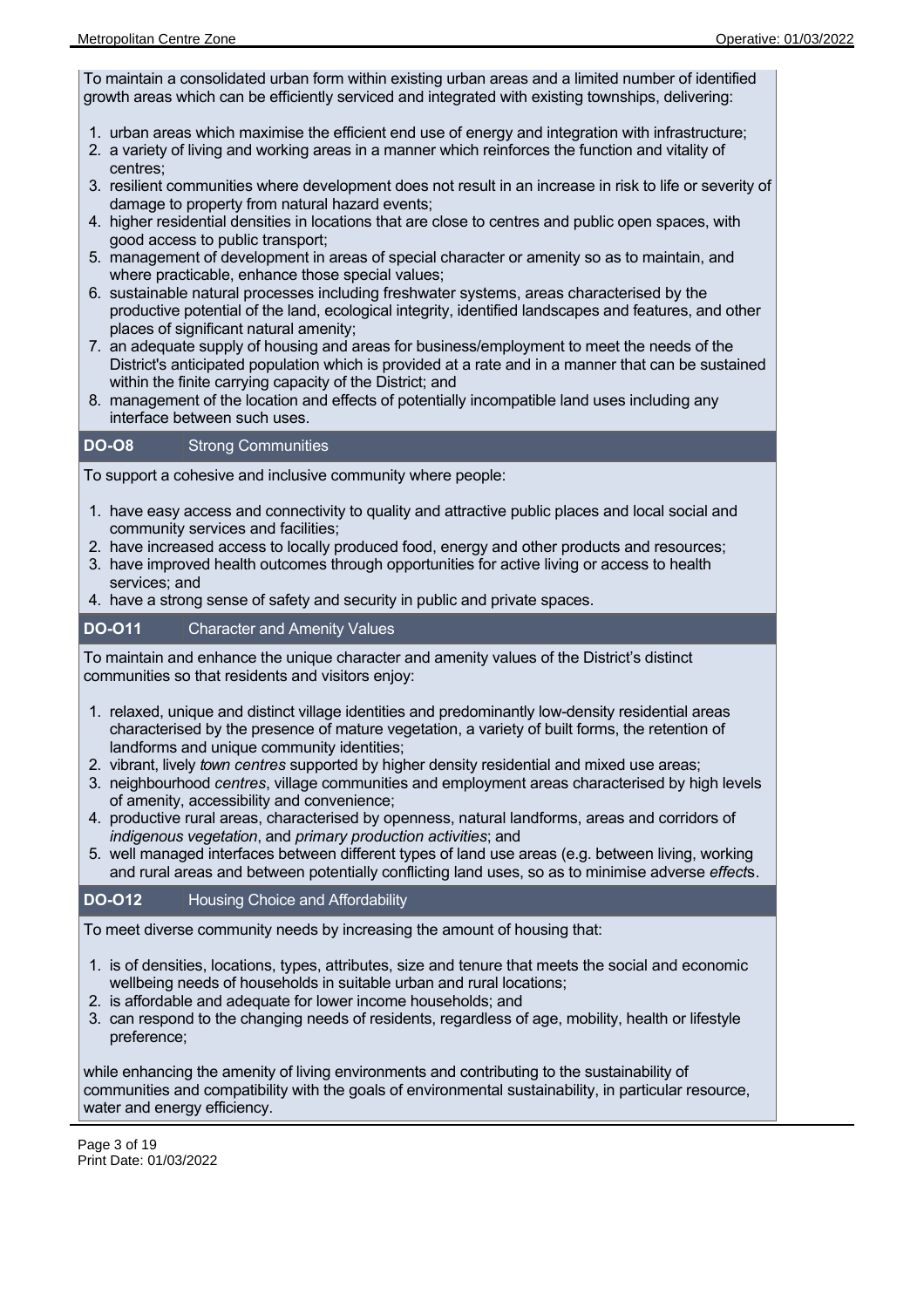# **DO-O14** Access and Transport

To ensure that the transport system in the District:

- 1. integrates with land use and urban form and maximises accessibility;
- 2. improves the efficiency of travel and maximises mode choice to enable people to act sustainably as well as improving the resilience and health of communities;
- 3. contributes to a strong economy;
- 4. avoids, remedies or mitigates adverse *effect*s on land uses;
- 5. does not have its function and operation unreasonably compromised by other activities;
- 6. is safe, fit for purpose, cost effective and provides good connectivity for all communities; and
- 7. provides for the integrated movement of people, goods and services.

### **DO-O15** Economic Vitality

To promote sustainable and on-going economic development of the local economy, including the rural sector, with improved number and quality of jobs and investment through:

1.

- a. encouraging *business activities* in appropriate locations within the District, principally through differentiating and managing various types of *business activities* both on the basis of the activity, and the potential local and strategic *effect*s of their operation;
- b. reinforcing a compact, well designed and sustainable regional form supported by an integrated *transport network*;
- c. enabling opportunities to make the economy more resilient and diverse;
- d. providing opportunities for the growth of a low carbon economy, including clean technology;
- e. minimising *reverse sensitivity effect*s on *business activities*, including *primary production activities* ; and
- f. enhancing the amenity of *Working Zones*;

while:

2.

- a. ensuring that economic growth and development is able to be efficiently serviced by *infrastructure*;
- b. encouraging commercial consolidation and the co-location of community services and facilities primarily within the *Paraparaumu Sub-Regional Centre* and *Town Centres*; and
- c. managing contamination, pollution, odour, noise and glare, associated with *business activities,* including *primary production activities*.

# **DO-O16** Centres

To have vibrant, safe and economically sustainable *centres* that function as key employment and economic nodes and as a focus for social and community life, as public transport and local service hubs, and as places for living, entertainment and recreation that:

- 1. provide the primary focus for *commercial (*excluding *industrial)*, *retail* and community activities within the District;
- 2. support community cohesion and a sense of place;

pedestrian and public transport;

- 3. reinforce a compact, well designed and sustainable District and regional form, through promoting and reinforcing a close proximity and good accessibility between living, business and employment areas;
- 4. encourage economic opportunities and *business activities* in a manner which promotes:
	- a. the *Paraparaumu Sub-Regional Centre* as the principal commercial, retail, cultural, civic and tourist centre for the District, to be developed in a manner that:
		- i. achieves an integrated and compact *metropolitan centre zone*, linking all Precincts through a well-connected pedestrian and *transport networks* offering a choice of efficient routes and a quality built environment;
		- ii. provides for a broad range of mutually compatible activities that are integrated with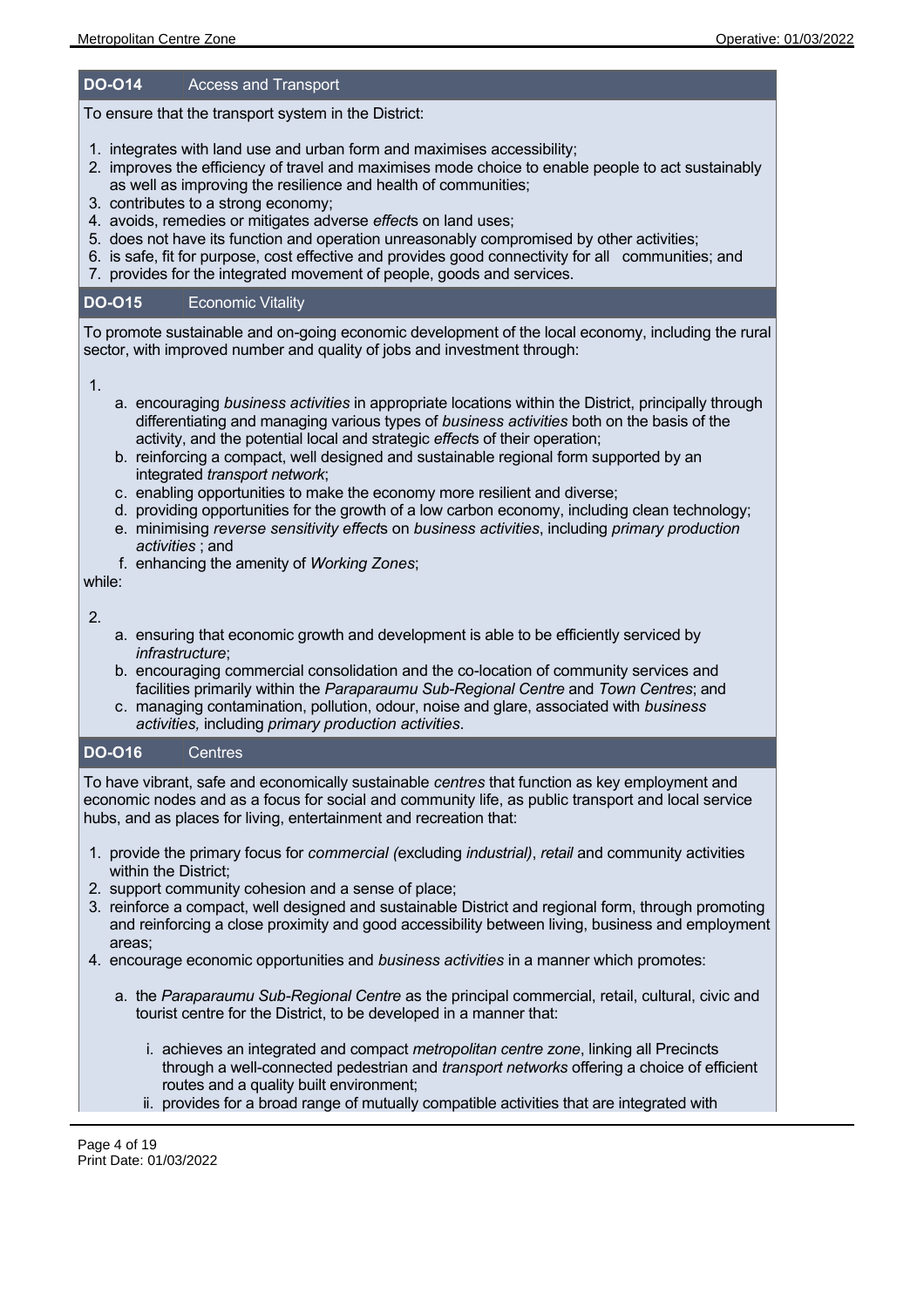pedestrian and public transport;

- iii. is supported by opportunities for medium density residential living;
- iv. consolidates community activities within Precinct B; and
- v. provides for *commercial* (excluding *industrial*) and *retail activities* in Precincts A1, A2 and C, with some restrictions on the scale and nature of *retail activities* in Precinct C
- b. the District's *town centres* at a scale and form that provides the urban focus for the commercial (excluding *industrial)*, tourism, education, entertainment, community and civic activities as well as opportunities for medium density residential living, where these meet the needs of the surrounding township community; and
- c. District's *local centres* to provide for *commercial activities* (excluding *industrial activities*), within a residential context, to primarily serve the local convenience, community and commercial needs of the surrounding residential community.

Provisions in other chapters of the Plan may also be relevant.

# **Policies**

**MCZ-P1** Metropolitan Centre Zone

The *Metropolitan Centre Zone* will be developed for a range of activities which recognises its importance as the core of the *Paraparaumu Sub-Regional Centre.* This *zone* will be developed in a way which achieves an integrated and compact core, ensures all precincts are well connected through pedestrian and transport networks, and provides for a broad range of mutually compatible activities that are integrated with public transport, and that provide a strong community focal point.

The following *land* uses will be provided for in the *Metropolitan Centre Zone* consistent with the *Metropolitan Centre Zone* Structure Plan in Appendix 19:

- 1. retail and *commercial activities* (excluding *industrial activities*) in Precinct A that contribute to a vibrant and vital centre and will activate the following streets:
	- a. existing *State Highway* One (Main Road);
	- b. Rimu Road;
	- c. the desired connector *roads* in *Precinct A*;
- 2. *residential activities* (excluding *visitor accommodation* that is not *temporary residential rental accommodation* in Precinct B);
- 3. clustered *community facilities*, including civic offices, community centres, community libraries, displays of information to the public, courthouses, and public toilets in *Precinct B*;
- 4. *commercial* (excluding *industrial*), limited *retail* and *residential activities* in *Precinct C* which do not adversely affect the role, function and vitality of *Precinct A*;
- 5. a large consolidated *stormwater* management area and, if practicable, *wetland* to provide for flood storage, ecological values and *amenity values*; and
- 6. recreational opportunities along the Wharemauku Stream, Drain 3, other *stormwater* management and *wetland* areas, and in *Precinct B.*

| MCZ-P2 | Metropolitan Centre Zone Precincts |
|--------|------------------------------------|
|--------|------------------------------------|

*Subdivision*, use and *development* in the *Metropolitan Centre Zone* will be undertaken in accordance with the *Metropolitan Centre Zone* Structure Plan in Appendix 19 and the principles in the Centres Design Principles in Appendix 20, in a manner that reinforces the following specific management principles for each precinct:

1. Precinct A

Manage *Precinct A* to maintain and reinforce its purpose as the primary retail and commercial core within the District and to improve *amenity values* and functional diversity. Manage Precinct A1 to enhance existing retail and commercial development, while managing Precinct A2 to enable *development* for *retail*, *commercial* and *residential activities* (excluding *industrial activities*) and to

Page 5 of 19 Print Date: 01/03/2022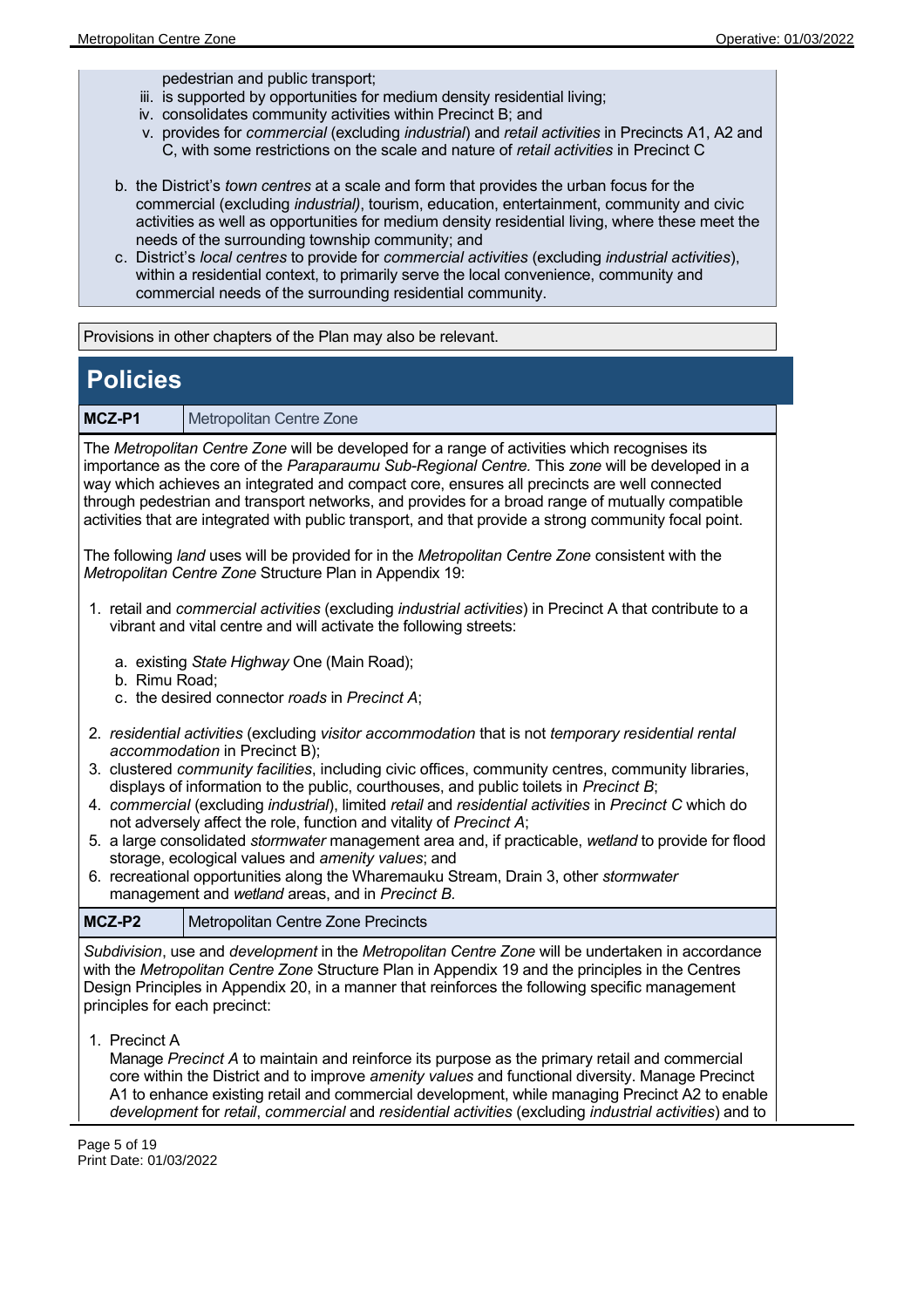reinforce the amenity and function of the existing retail and commercial core.

Precinct A will be developed in the following manner:

- a. transport circulation and integration within the surrounding Metropolitan Centre precincts and the rail interchange, is improved;
- b. diversity and choice in terms of the shopping and social experience for the wider Kāpiti Coast community is created, and a variety of *commercial* and *entertainment activities* is enabled (excluding *industrial activities*);
- c. the extent and diversity of employment is retained and increased;
- d. *retail* and *commercial activities* (excluding *industrial activities*) adjoining Rimu Road are provided for where these provide an active edge, and where activities remain compatible with the role of Precinct A as the primary commercial core of the Metropolitan Centre;
- e. enable apartment and mixed use activities to occur alongside the eastern edge of the green network of the Wharemauku Stream in a manner that enhances the recreational values of stream margins;
- f. *amenity values* for pedestrians that utilise the adjoining public realm are improved; and
- g. *building* development adjoining Rimu Road will have active frontages and avoid blank facades.
- 2. Precinct B

Manage *Precinct B* to consolidate its role as the community and civic focal point for the District.

Precinct B will be developed in the following manner:

- a. transport circulation and integration within the surrounding Metropolitan Centre precincts will be provided, while reinforcing the *development* of Rimu Road as the Metropolitan Centre's Main Street;
- b. community uses and civic facilities will be consolidated in the Iver Trask Place and Ngahina Street areas; and
- c. substantial *stormwater* management facilities will be provided where these also provide ecological and recreational values.
- 3. Precinct C

Manage *Precinct C* to provide development areas, some being subject to the resolution of *stormwater* management, to reinforce the sub-regional status and the vitality and functioning of the Metropolitan Centre. Precinct C shall be developed to provide strong connections within the Metropolitan Centre Zone and to accommodate development that is compatible with and complementary to the balance of the Centre and reinforces the role and function of the Sub-Regional Centre.

Precinct C will be developed in the following manner:

- a. transport circulation and integration within the surrounding Metropolitan Centre precincts will be provided for;
- b. adverse *effects* that would otherwise decrease the efficiency and effectiveness of Kāpiti Road as a transport corridor, including for public transport, will be managed;
- c. *amenity values* of Kāpiti Road will be maintained or enhanced;
- d. adverse *effects* on the landscape and *amenity values* of the dune system will be avoided to the extent practicable having regard to the development outcomes provided for in Precinct C and, where adverse *effects* cannot be avoided, they will be mitigated or offset by environmental enhancements within Precinct C that are commensurate with the scale of the adverse *effects*.
- e. the establishment of complementary activities, including *commercial* and *residential activities* (excluding *industrial* and *retail activities*), will be provided for where activities remain compatible with the role and function of Precinct A as the primary retail and commercial core of the Metropolitan Centre Zone;
- f. allowance for *retail activities* will be limited in type and scale, to ensure adverse *effects* on the vitality and viability of the Metropolitan Centre will not be significant;
- g. *medium density residential activities* will be enabled in conjunction with *commercial activities* (excluding *industrial* and *retail activities*); and

Page 6 of 19 Print Date: 01/03/2022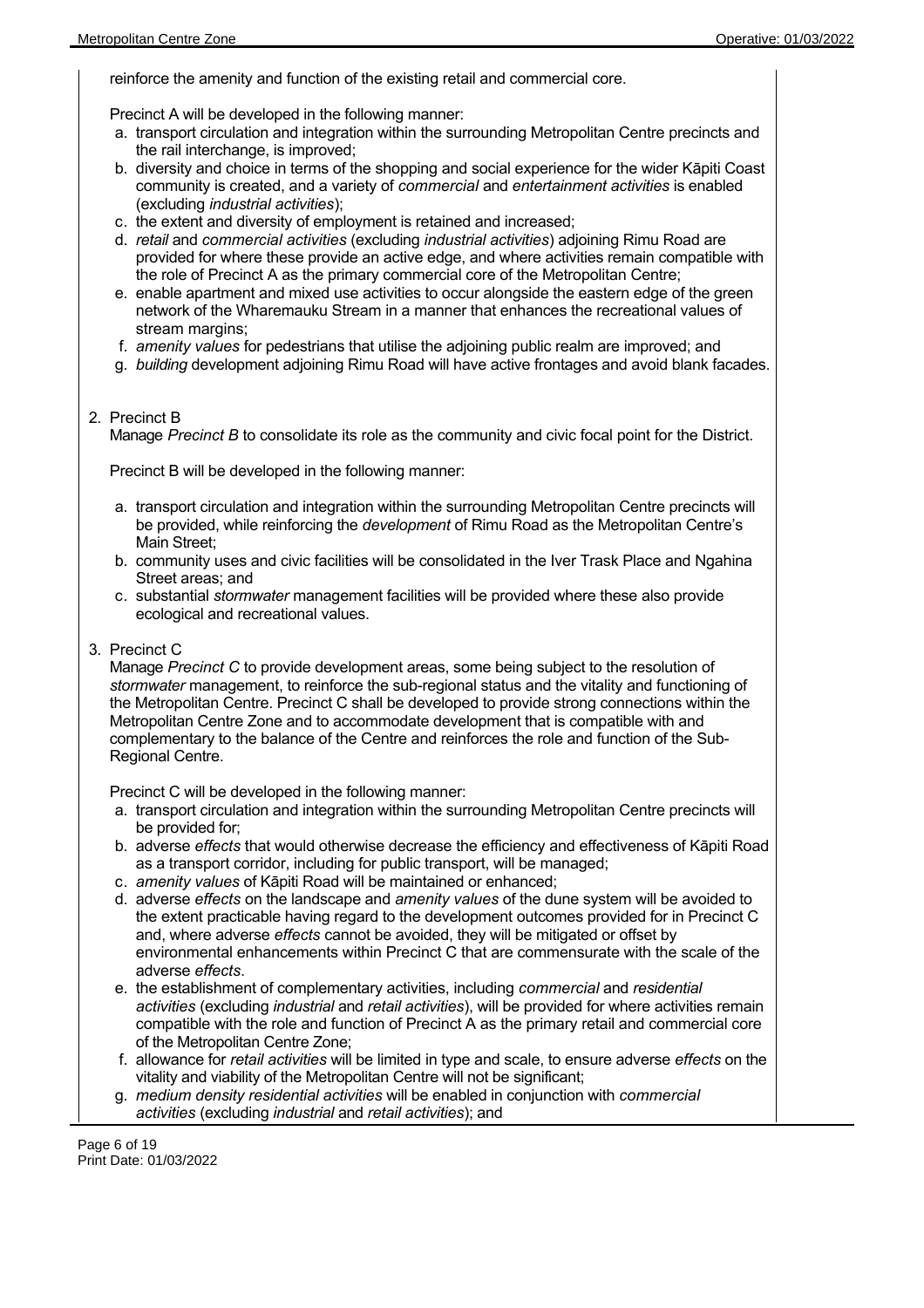h. *stormwater* management will be provided to address *stormwater* concerns and, where practicable, will also support ecological and recreational values.

**MCZ-P3** Hospital Zone and Precinct B of the Metropolitan Centre Zone *Subdivision,* use and *development* in the Hospital Zone and *Precinct B* of the Metropolitan Centre Zone will provide for community, civic, cultural, education, health and recreation uses, facilities and services which serve the local community and District. The Hospital Zone will have a civic focus and will provide for a network of facilities which meet the needs of the community now, and into the future. *Subdivision,* use and *development* in the Hospital Zone and *Precinct B* of the *Metropolitan Centre Zone* will be undertaken in accordance with the following principles: 1. *retail* and *commercial activities* (excluding *industrial activities*) will only be provided for where they are limited in scale and are *ancillary* to community, civic, cultural, education, health or recreation uses; 2. the co-location, sharing and efficient use of facilities and associated *infrastructure* will be supported; 3. design will be high quality and contribute to a high level of amenity; 4. *development* and landmarks will be appropriate to and reflect the natural, cultural and historical identity of the District; 5. public spaces will provide places where people can safely meet, play and interact; 6. viewshafts of key landforms, including remnant dunes and Kāpiti Island, will be maintained and framed by streets and *buildings* (excluding *minor buildings*); 7. *buildings* (excluding *minor buildings*) will have *active frontages*, including frequent entrances and windows and architectural details, which are appropriate to the use of the *building*; 8. streets and *development* will be designed at a high quality pedestrian scale to create a slow street traffic environment; 9. public spaces will provide for the clear and easy movement of people; 10. *development* will be undertaken in accordance with the Crime Prevention Through Environmental Design Guidelines in Appendix 6; 11. access through and around facilities, *buildings* and public spaces will be clear and convenient for all visitors and workers; and 12. universal design principles will be adopted in *buildings* (excluding *minor buildings*), *infrastructure* and streets. **MCZ-P4** Centres Hierarchy The role, function, distribution, size and design of each *centre* is managed according to a *centres* hierarchy to ensure they can collectively meet community needs, and enable employment, goods and services to be accessed efficiently and equitably by the community. *Development*, use and

*subdivision* within each *centre* will be of a type, scale, intensity and design appropriate to the position of that *centre* in the hierarchy. *Centres* include a range of activities that are compatible with and support their functioning, including community and civic activities, educational and cultural activities, and appropriate *residential activities*.

The hierarchy of *centres* within the District is as follows:

- 1. *Paraparaumu Sub-Regional Centre* (encompassing the Metropolitan Centre Zone and the Mixed Use Zone);
- 2. *Town Centres*; and
- 3. *Local Centres.*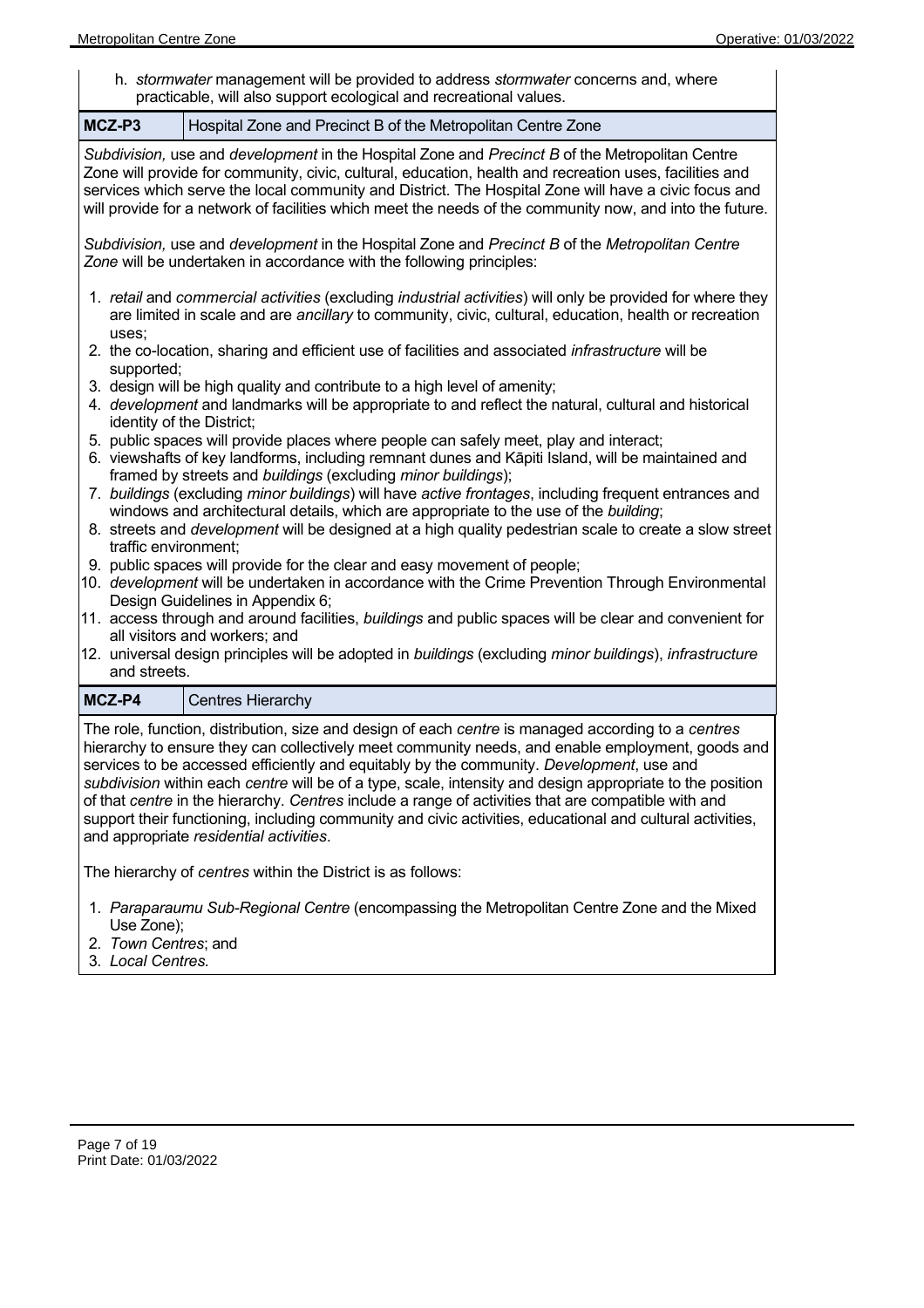

**MCZ-Figure 1**: Diagrammatic representation of the centres hierarchy in MCZ-P4

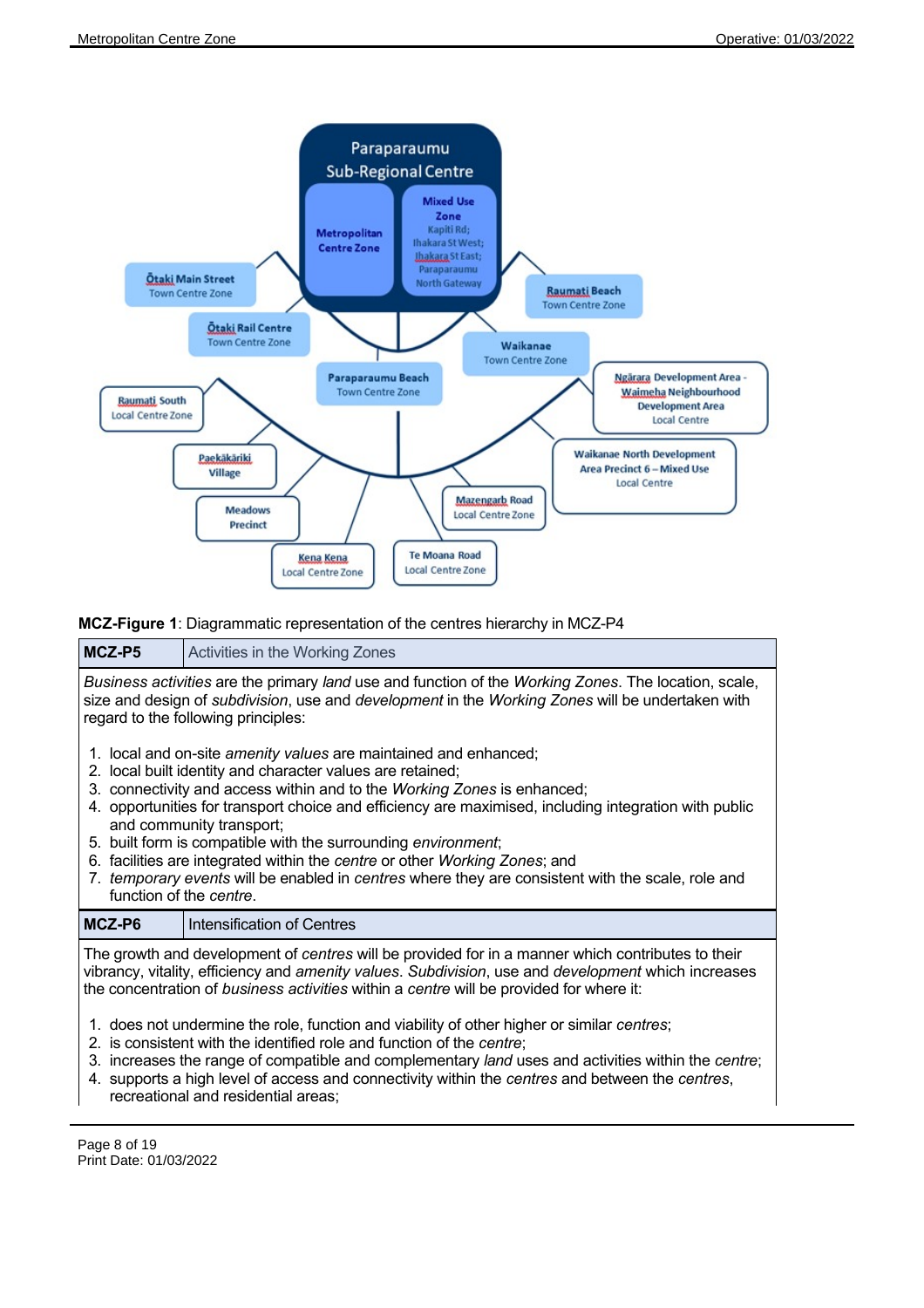5. contributes to a high amenity *environment* and provides a strong sense of place; and 6. supports increased residential living opportunities, where appropriate.

| MCZ-P7                                                                                                                                                                                                                                                                                                                                                                                                                                                                                                                                                                                                                                                                                                                                       | Mixed Use Activities in Centres                                                                                                                                                                                                                                                                                                                                                                                                                                                                                                                                                                                                                                                                                                                                                                              |  |
|----------------------------------------------------------------------------------------------------------------------------------------------------------------------------------------------------------------------------------------------------------------------------------------------------------------------------------------------------------------------------------------------------------------------------------------------------------------------------------------------------------------------------------------------------------------------------------------------------------------------------------------------------------------------------------------------------------------------------------------------|--------------------------------------------------------------------------------------------------------------------------------------------------------------------------------------------------------------------------------------------------------------------------------------------------------------------------------------------------------------------------------------------------------------------------------------------------------------------------------------------------------------------------------------------------------------------------------------------------------------------------------------------------------------------------------------------------------------------------------------------------------------------------------------------------------------|--|
| Mixed use development, including residential activities, will be enabled in centres to enhance the<br>viability and vitality of the centre where a high level of amenity for residents, businesses and visitors is<br>achieved in accordance with the principles in Appendix 20 Centres Design Principles                                                                                                                                                                                                                                                                                                                                                                                                                                    |                                                                                                                                                                                                                                                                                                                                                                                                                                                                                                                                                                                                                                                                                                                                                                                                              |  |
| MCZ-P8                                                                                                                                                                                                                                                                                                                                                                                                                                                                                                                                                                                                                                                                                                                                       | Urban form and design of centres                                                                                                                                                                                                                                                                                                                                                                                                                                                                                                                                                                                                                                                                                                                                                                             |  |
| Subdivision, use and development in centres must be undertaken in a manner that achieves efficient<br>integration with necessary <i>infrastructure</i> , reinforces the District's consolidated urban form and sense<br>of place, and provides for a high quality interface between built form and public space. To achieve<br>this, the principles in the Centres Design Principles in Appendix 20 will be applied.                                                                                                                                                                                                                                                                                                                         |                                                                                                                                                                                                                                                                                                                                                                                                                                                                                                                                                                                                                                                                                                                                                                                                              |  |
| MCZ-P9                                                                                                                                                                                                                                                                                                                                                                                                                                                                                                                                                                                                                                                                                                                                       | Connectivity to and within Centres                                                                                                                                                                                                                                                                                                                                                                                                                                                                                                                                                                                                                                                                                                                                                                           |  |
| principles:                                                                                                                                                                                                                                                                                                                                                                                                                                                                                                                                                                                                                                                                                                                                  | Subdivision, use and development will be designed and located to enhance connectivity and access<br>to public transport, shops and services and centres in general accordance with the following                                                                                                                                                                                                                                                                                                                                                                                                                                                                                                                                                                                                             |  |
| surrounding context;<br>appropriate.                                                                                                                                                                                                                                                                                                                                                                                                                                                                                                                                                                                                                                                                                                         | 1. effective and efficient transport routes and facilities will connect new developments with the<br>2. public spaces and streets will be designed to support a mix of land uses and activities;<br>3. the provision of transport routes and nodes will be designed to integrate with adjoining land uses;<br>4. opportunities for active modes and integration with public transport routes will be provided for<br>where it is appropriate;<br>5. missing transport links will be completed;<br>6. high traffic-generating activities and busy roads which divide centres or act as a physical barrier<br>to the connectivity of a centre will be managed to avoid, remedy or mitigate adverse effects; and<br>7. landmarks and transport nodes will be linked with well-defined pedestrian pathways where |  |
| MCZ-P10                                                                                                                                                                                                                                                                                                                                                                                                                                                                                                                                                                                                                                                                                                                                      | Paraparaumu Sub-Regional Centre                                                                                                                                                                                                                                                                                                                                                                                                                                                                                                                                                                                                                                                                                                                                                                              |  |
| Subdivision, use and development will contribute to a vibrant, well-connected and safe sub-regional<br>centre at Paraparaumu which includes a wide mix of activities and has a high level of amenity.<br>Subdivision, use and development in the Paraparaumu Sub-Regional Centre will be managed under<br>two zones, supported by specific precinct areas, to ensure that:<br>1. the greatest intensity of building and activity occurs in the Metropolitan Centre Zone as part of<br>Precincts A, B and C; and<br>2. the Mixed Use Zone at Kapiti Road and the Ihakara Street East and Ihakara Street West Precincts<br>provides for peripheral centre activities and creates a buffer for more sensitive activities in<br>adjoining zones. |                                                                                                                                                                                                                                                                                                                                                                                                                                                                                                                                                                                                                                                                                                                                                                                                              |  |
| <b>Rules</b>                                                                                                                                                                                                                                                                                                                                                                                                                                                                                                                                                                                                                                                                                                                                 |                                                                                                                                                                                                                                                                                                                                                                                                                                                                                                                                                                                                                                                                                                                                                                                                              |  |

| MCZ-R1                | Any activity that is a <i>permitted activity</i> under the rules in this chapter.                                                                                                                                                                                                                                                                                                                                                                                                                                                                      |  |  |
|-----------------------|--------------------------------------------------------------------------------------------------------------------------------------------------------------------------------------------------------------------------------------------------------------------------------------------------------------------------------------------------------------------------------------------------------------------------------------------------------------------------------------------------------------------------------------------------------|--|--|
| Permitted<br>Activity | <b>Standards</b>                                                                                                                                                                                                                                                                                                                                                                                                                                                                                                                                       |  |  |
|                       | 1. Hours of operation for any <i>activity</i> adjoining or facing the Residential Zones shall<br>be limited to between 7.00am and 11.00pm, 7 days a week.<br>2. The activity must not cause offensive or objectionable odour, dust or smoke at or<br>beyond the boundary of the site on which it is occurring.<br>3. Light level from the activity must not exceed 10 lux, measured 1.5 metres inside<br>the boundary of any adjoining Rural or Residential Zone.<br>4. Subject sites must be maintained so that they are clear of all rubbish, except |  |  |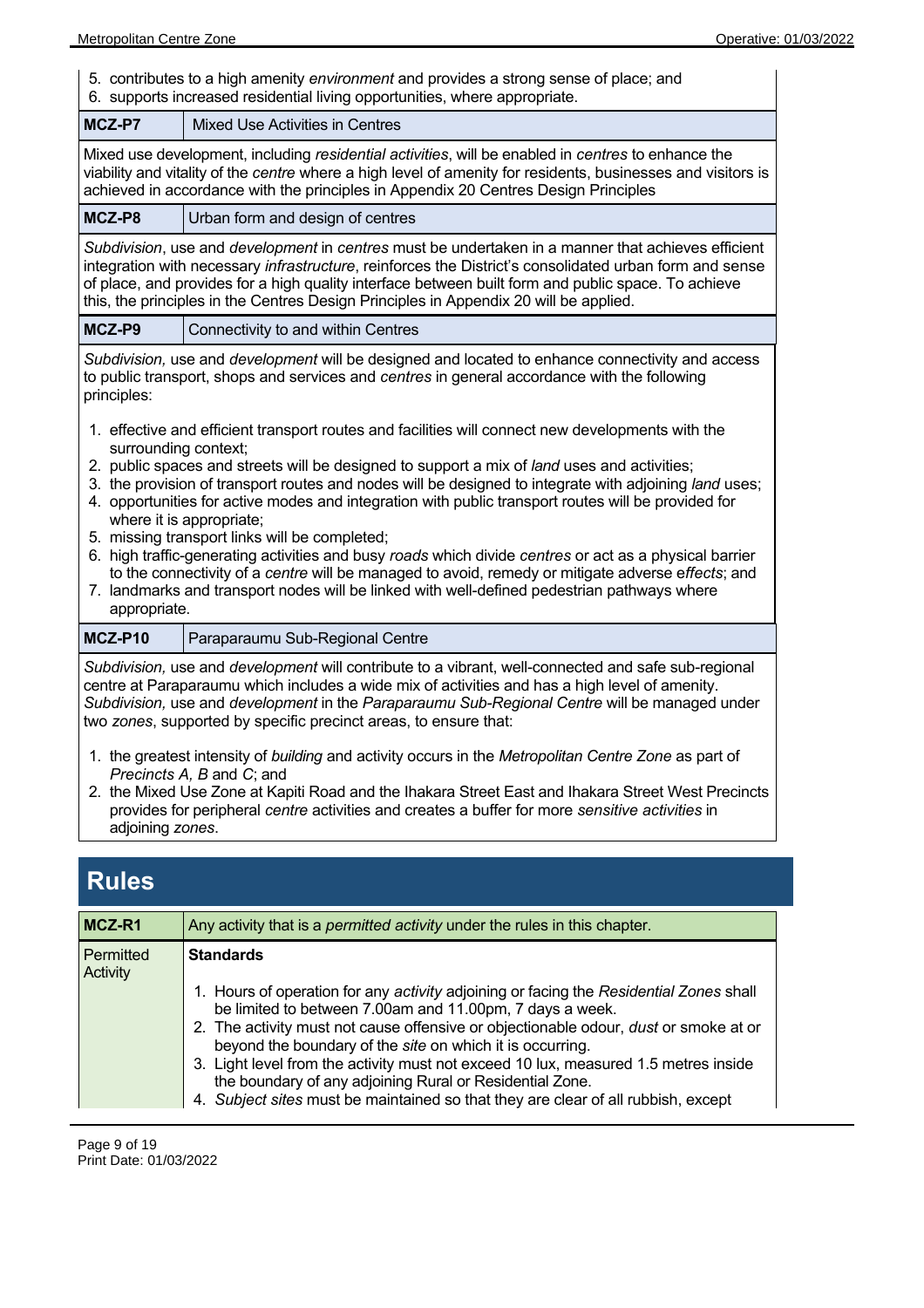|                              | waste materials which are temporarily stored pending disposal elsewhere, and all<br>materials (including goods, machinery, vehicles, boxes, crates, pallets and waste<br>material) must be stored in a neat and tidy manner.<br>5. Activities adjoining the Residential Zones and storage areas containing refuse, by-<br>products or raw materials (unless fronting a service lane) must be screened by a<br>2 metre high close-boarded fence or shrubs or trees of an equivalent height.                                                                                                                                                                                                                                                                                                                                                                                                                                                                                                                                                                                                                                                                                                                                                                                                                                                                                                                                                                                                                                                     |  |  |
|------------------------------|------------------------------------------------------------------------------------------------------------------------------------------------------------------------------------------------------------------------------------------------------------------------------------------------------------------------------------------------------------------------------------------------------------------------------------------------------------------------------------------------------------------------------------------------------------------------------------------------------------------------------------------------------------------------------------------------------------------------------------------------------------------------------------------------------------------------------------------------------------------------------------------------------------------------------------------------------------------------------------------------------------------------------------------------------------------------------------------------------------------------------------------------------------------------------------------------------------------------------------------------------------------------------------------------------------------------------------------------------------------------------------------------------------------------------------------------------------------------------------------------------------------------------------------------|--|--|
| MCZ-R2                       | Any activity which is not specified as a permitted, controlled, restricted discretionary,<br>discretionary, non-complying activity in the rules in this chapter.                                                                                                                                                                                                                                                                                                                                                                                                                                                                                                                                                                                                                                                                                                                                                                                                                                                                                                                                                                                                                                                                                                                                                                                                                                                                                                                                                                               |  |  |
| Permitted<br><b>Activity</b> | <b>Standards</b>                                                                                                                                                                                                                                                                                                                                                                                                                                                                                                                                                                                                                                                                                                                                                                                                                                                                                                                                                                                                                                                                                                                                                                                                                                                                                                                                                                                                                                                                                                                               |  |  |
|                              | 1. The activity complies with all <i>permitted activity</i> standards in this chapter.                                                                                                                                                                                                                                                                                                                                                                                                                                                                                                                                                                                                                                                                                                                                                                                                                                                                                                                                                                                                                                                                                                                                                                                                                                                                                                                                                                                                                                                         |  |  |
| MCZ-R3                       | Retail, commercial and residential activities in Precincts A1 and A2 (excluding<br>industrial activities).                                                                                                                                                                                                                                                                                                                                                                                                                                                                                                                                                                                                                                                                                                                                                                                                                                                                                                                                                                                                                                                                                                                                                                                                                                                                                                                                                                                                                                     |  |  |
|                              | Qualifying criteria apply to activities under this rule.                                                                                                                                                                                                                                                                                                                                                                                                                                                                                                                                                                                                                                                                                                                                                                                                                                                                                                                                                                                                                                                                                                                                                                                                                                                                                                                                                                                                                                                                                       |  |  |
| Permitted<br><b>Activity</b> | <b>Standards</b><br>1. Any retail activity within Precinct A2, that adjoins Rimu Road or is opposite or<br>adjacent to the Wharemauku Stream reserve, shall have a maximum ground level<br>retail floor space of 500m <sup>2</sup> .<br>2. Residential activities (excluding visitor accommodation that is not temporary<br>residential rental accommodation) shall only be located above the ground floor<br>level or be separated from all street frontages by retail or commercial activities,<br>except in Precinct A2, where residential activities (excluding visitor<br>accommodation that is not temporary residential rental accommodation) may be<br>located on the ground floor level where they directly front the Wharemauku Stream<br>reserve, or there is a legal road between the residential activity and the<br>Wharemauku Stream reserve.<br>3. Residential activities (excluding visitor accommodation that is not temporary<br>residential rental accommodation) must:<br>a. Provide an <i>outdoor living space</i> or balcony of at least $6m^2$ ; and<br>b. Have a main pedestrian front door accessed from the street.<br>Qualifying Criteria:<br>Outdoor Living Space may be covered but may not be enclosed. An Outdoor<br>Living Space does not include vehicle parking areas, driveways, service and<br>delivery areas, rubbish bin storage, areas for rainwater tanks, effluent<br>drainage areas and other utility areas or group residential building communal<br>open space.<br>4. Compliance with FC-Table 1. |  |  |
| MCZ-R4                       | Community facilities including civic offices, community centres, community libraries,<br>displays of information to the public, courthouses, and public toilets, educational<br>facilities including work skills training centres and facilities for the care of children<br>under the age of five (such as daycare facilities), performing arts facilities and health<br>facilities in Precinct B.<br>Excludes:<br>• land and buildings used by members of the community for recreation and sport.                                                                                                                                                                                                                                                                                                                                                                                                                                                                                                                                                                                                                                                                                                                                                                                                                                                                                                                                                                                                                                            |  |  |
| Permitted                    | <b>Standards</b>                                                                                                                                                                                                                                                                                                                                                                                                                                                                                                                                                                                                                                                                                                                                                                                                                                                                                                                                                                                                                                                                                                                                                                                                                                                                                                                                                                                                                                                                                                                               |  |  |
| <b>Activity</b>              | 1. Activities must meet the Hospital Zone permitted activity standards and the<br>building permitted activity standards applicable to the Metropolitan Centre Zone in<br>MCZ-R7.                                                                                                                                                                                                                                                                                                                                                                                                                                                                                                                                                                                                                                                                                                                                                                                                                                                                                                                                                                                                                                                                                                                                                                                                                                                                                                                                                               |  |  |

Page 10 of 19 Print Date: 01/03/2022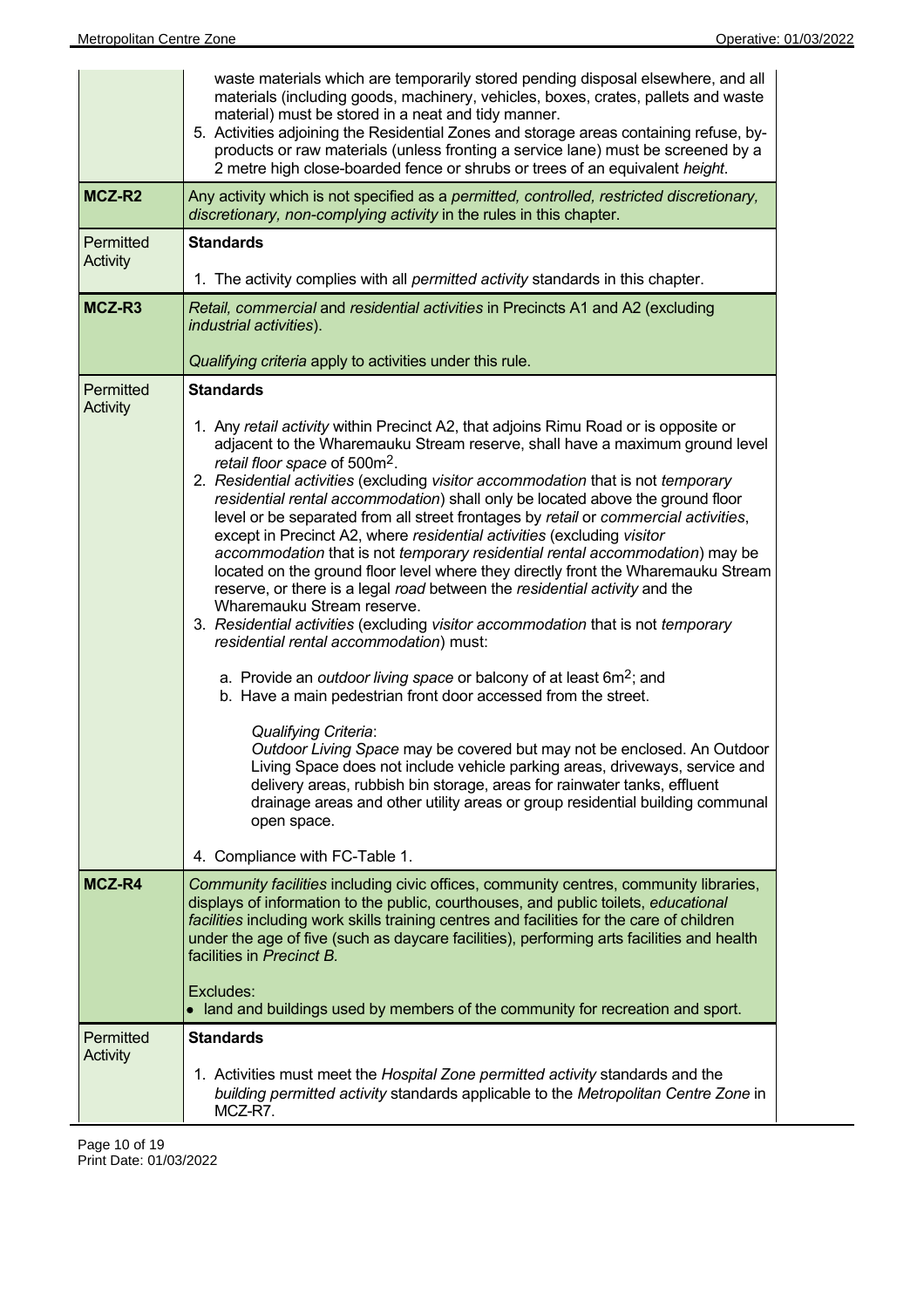| MCZ-R5                       | Commercial and residential activities in Precinct C.                                                                                                                                                                                                                                                                                                                                                                                                                           |  |
|------------------------------|--------------------------------------------------------------------------------------------------------------------------------------------------------------------------------------------------------------------------------------------------------------------------------------------------------------------------------------------------------------------------------------------------------------------------------------------------------------------------------|--|
|                              | Excludes:                                                                                                                                                                                                                                                                                                                                                                                                                                                                      |  |
|                              | • retail activities                                                                                                                                                                                                                                                                                                                                                                                                                                                            |  |
|                              | • industrial activities<br>• non-commercial ancillary activities to the commercial activity.                                                                                                                                                                                                                                                                                                                                                                                   |  |
|                              |                                                                                                                                                                                                                                                                                                                                                                                                                                                                                |  |
|                              | Residential unit measurement criteria, qualifying criteria, and measurement criteria<br>apply to activities under this rule.                                                                                                                                                                                                                                                                                                                                                   |  |
| Permitted<br><b>Activity</b> | <b>Standards</b><br>1. Where residential activities (excluding visitor accommodation that is<br>not temporary residential rental accommodation) are incorporated into a                                                                                                                                                                                                                                                                                                        |  |
|                              | development that includes commercial activities they must be located above<br>ground floor level or separated from all street frontages by commercial activities.<br>2. Residential activities (other than those incorporated into a development that<br>includes retail or commercial activities) must meet the following standards<br>(excluding visitor accommodation that is not temporary residential rental<br>accommodation):                                           |  |
|                              | a. comprise at least one residential unit (as measured by the residential unit<br>measurement criteria);                                                                                                                                                                                                                                                                                                                                                                       |  |
|                              | b. have a minimum development area of 200m <sup>2</sup> per residential unit and a<br>minimum average area of 250m <sup>2</sup> per residential unit across the development;<br>c. each residential unit's development area must be capable of containing an 8<br>metre diameter circle;                                                                                                                                                                                       |  |
|                              | d. a ground floor habitable room must face the street in any residential building<br>that fronts the street;                                                                                                                                                                                                                                                                                                                                                                   |  |
|                              | e. residential buildings that front a street must have a main pedestrian 'front door'<br>accessed from the street;                                                                                                                                                                                                                                                                                                                                                             |  |
|                              | f. garages, irrespective of access, must be recessed a minimum 1.0 metre<br>behind the front façade of a residential buildings (irrespective of whether the                                                                                                                                                                                                                                                                                                                    |  |
|                              | front façade fronts a street, a common lane, a rear boundary, etc.);<br>g. a height in relation to boundary envelope control of 2.1 metres $+45^{\circ}$ shall<br>apply from all boundaries facing the southern half of a compass including<br>north-south faces, and one of 3 metres + 45° shall apply to all boundaries<br>facing the northern half. This standard shall not apply from the road frontage<br>boundary;                                                       |  |
|                              | h. maximum building length is 12 metres before a recess with a minimum<br>dimension of 3 metres x 3 metres is required (excludes <i>minor buildings</i> ). This<br>recess must also have a maximum height of no less than 1 metre lower than<br>the adjacent building mass. In addition, no more than 2 units may be terraced<br>unless the connection is via a single storey garage, in which case an unlimited<br>number may terrace to avoid long repetitive rows of units; |  |
|                              | i. the maximum height (above original ground level) of a front boundary fence, or<br>any fence within the front yard, shall be 0.8 metres;<br>j. each unit must provide a private outdoor living space of at least 30m <sup>2</sup> , with a<br>minimum dimension of 2.5 metres and the ability to accommodate a circle                                                                                                                                                        |  |
|                              | with a 4 metre diameter. This space must be directly accessible from a<br>habitable room; however it must not be located between a residential building's<br>front and a street; and<br>k. building coverage must not exceed 50%.                                                                                                                                                                                                                                              |  |
|                              | Qualifying Criteria<br>Outdoor Living Space may be covered but may not be enclosed. An Outdoor<br>Living Space does not include vehicle parking areas, driveways, service and<br>delivery areas, rubbish bin storage, areas for rainwater tanks, effluent drainage                                                                                                                                                                                                             |  |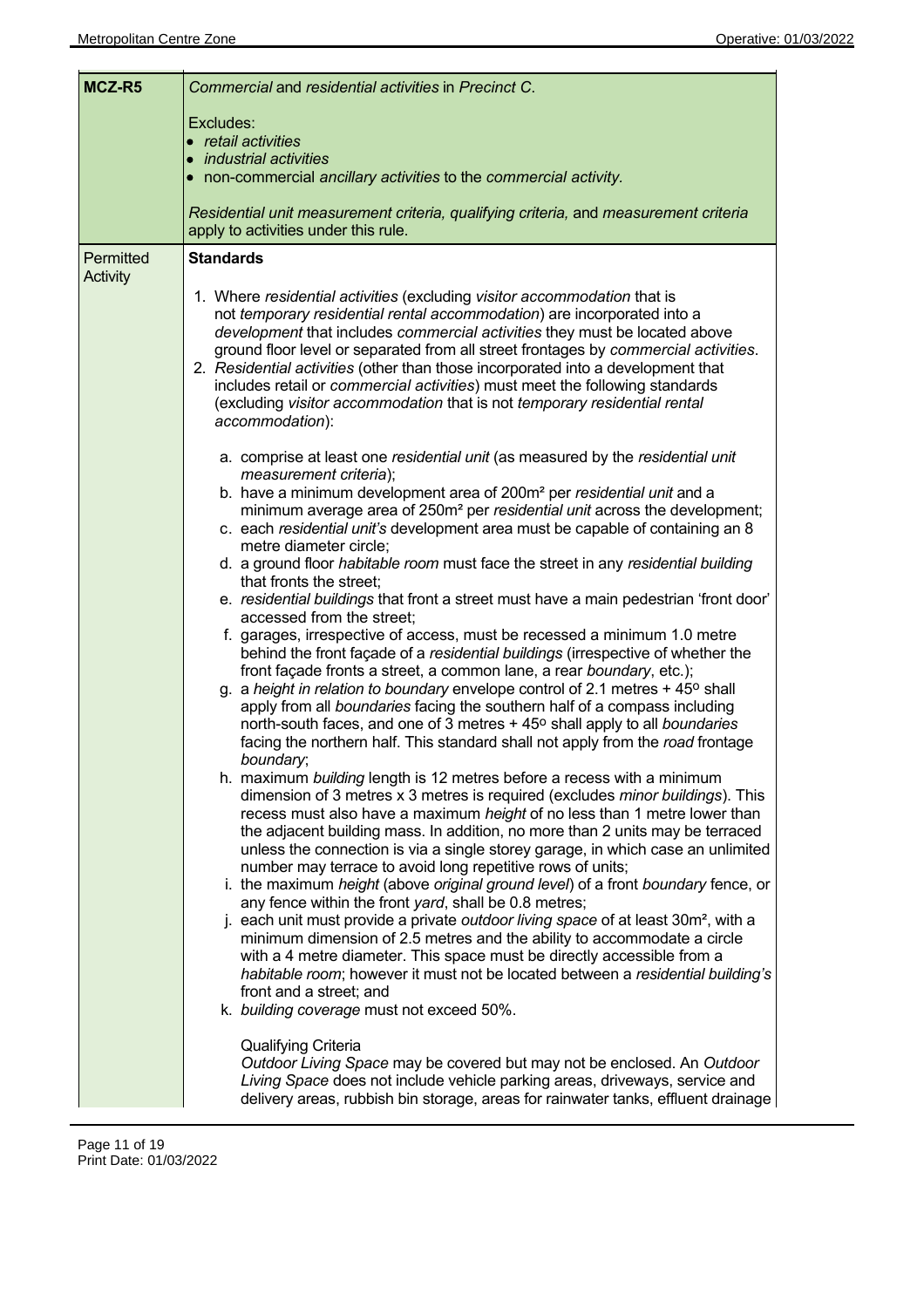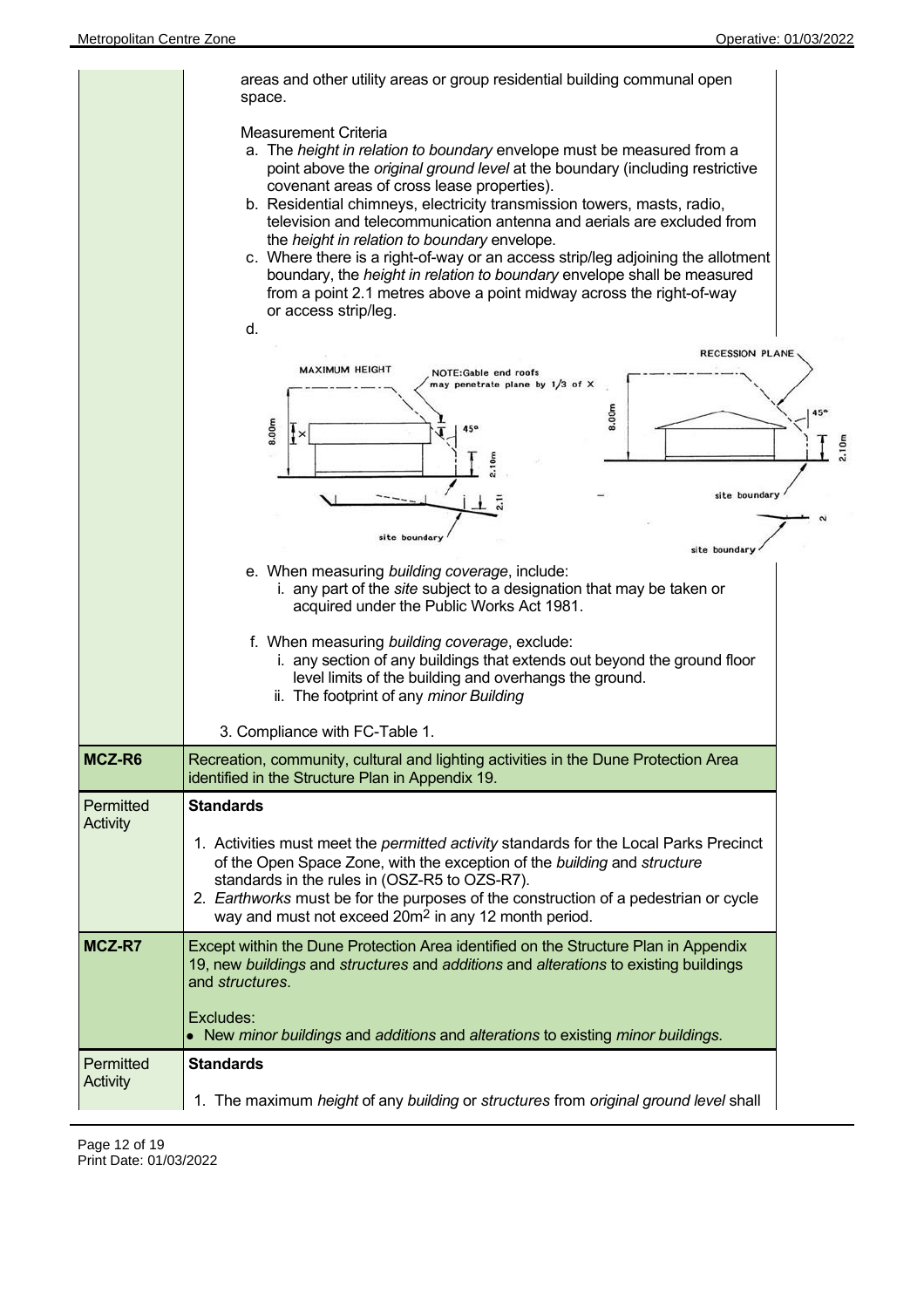| be 12 metres and no building shall be more than 3 storeys above the original<br>ground level, except in Precinct A1 where the maximum height of any building or<br>structure shall be 15 metres and no building shall be more than 4 storeys above<br>original ground level.<br>2. In Precinct A, where a building adjoins, or is within 2 metres of the front boundary<br>of a site, or a main internal pedestrian route, the building must contain at least<br>75% of the ground level road boundary façade and façades on main internal<br>pedestrian routes as active retail frontages, including pedestrian entrances and<br>clear glass for the display of goods. This standard excludes buildings only used<br>for residential activities (excluding visitor accommodation that is not temporary<br>residential rental accommodation) in Precinct A2.<br>3. In Precinct A, buildings must be located within 20 metres of any existing retail<br>activities on the subject site or adjoining subject sites, and provide links via<br>footpaths to the pedestrian entrances of adjoining premises.<br>4. In Precinct A, buildings must:<br>a. contain a minimum of one pedestrian entrance/exit per 15 metres of frontage<br>to legal roads;<br>b. provide pedestrian access between public entrances of building and<br>public roads, vehicle parking and loading areas and public open spaces; and<br>c. each footpath shall have a minimum width of 2 metres and shall have an all-<br>weather surface suitable for foot access.                                                                                                                                                                                                                                           |
|------------------------------------------------------------------------------------------------------------------------------------------------------------------------------------------------------------------------------------------------------------------------------------------------------------------------------------------------------------------------------------------------------------------------------------------------------------------------------------------------------------------------------------------------------------------------------------------------------------------------------------------------------------------------------------------------------------------------------------------------------------------------------------------------------------------------------------------------------------------------------------------------------------------------------------------------------------------------------------------------------------------------------------------------------------------------------------------------------------------------------------------------------------------------------------------------------------------------------------------------------------------------------------------------------------------------------------------------------------------------------------------------------------------------------------------------------------------------------------------------------------------------------------------------------------------------------------------------------------------------------------------------------------------------------------------------------------------------------------------------------------------------------------|
| 5. In Precinct B, buildings must contain at least 50% of the ground level road<br>boundary façade and facades on desired connector roads as active frontages,<br>including pedestrian entrances and clear glass with views to activities in the<br>building.<br>6. In Precinct C, buildings for commercial uses must contain at least 50% of the<br>ground level road boundary façade and facades on desired connector roads as<br>active frontages, including pedestrian entrances and clear glass with views to<br>activities in the building.<br>7. All buildings and structures must fit within a height in relation boundary envelope,<br>which is made up of recession planes which commence at a point 2.1 metres<br>above the original ground level at the property boundary where it adjoins the<br>boundary of Residential Zones and inclines inwards at an angle of 45 degrees.<br>The exception to this is that garages located in the side or rear yard and not more<br>than 2.4 metres in height may infringe the height in relation to boundary envelope.<br>Measurement Criteria:<br>a. The height in relation to boundary envelope must be measured from a point<br>above the original ground level at the boundary (including restrictive covenant<br>areas of cross lease properties).<br>b. Residential chimneys, electricity transmission towers, masts, radio, television<br>and telecommunication antenna and aerials are excluded from the height in<br>relation to boundary envelope.<br>c. Where there is a right-of-way or an access strip/leg adjoining the allotment<br>boundary, the height in relation to boundary envelope shall be measured from<br>a point 2.1 metres above a point midway across the right-of-way or access<br>strip/leg.<br>d. |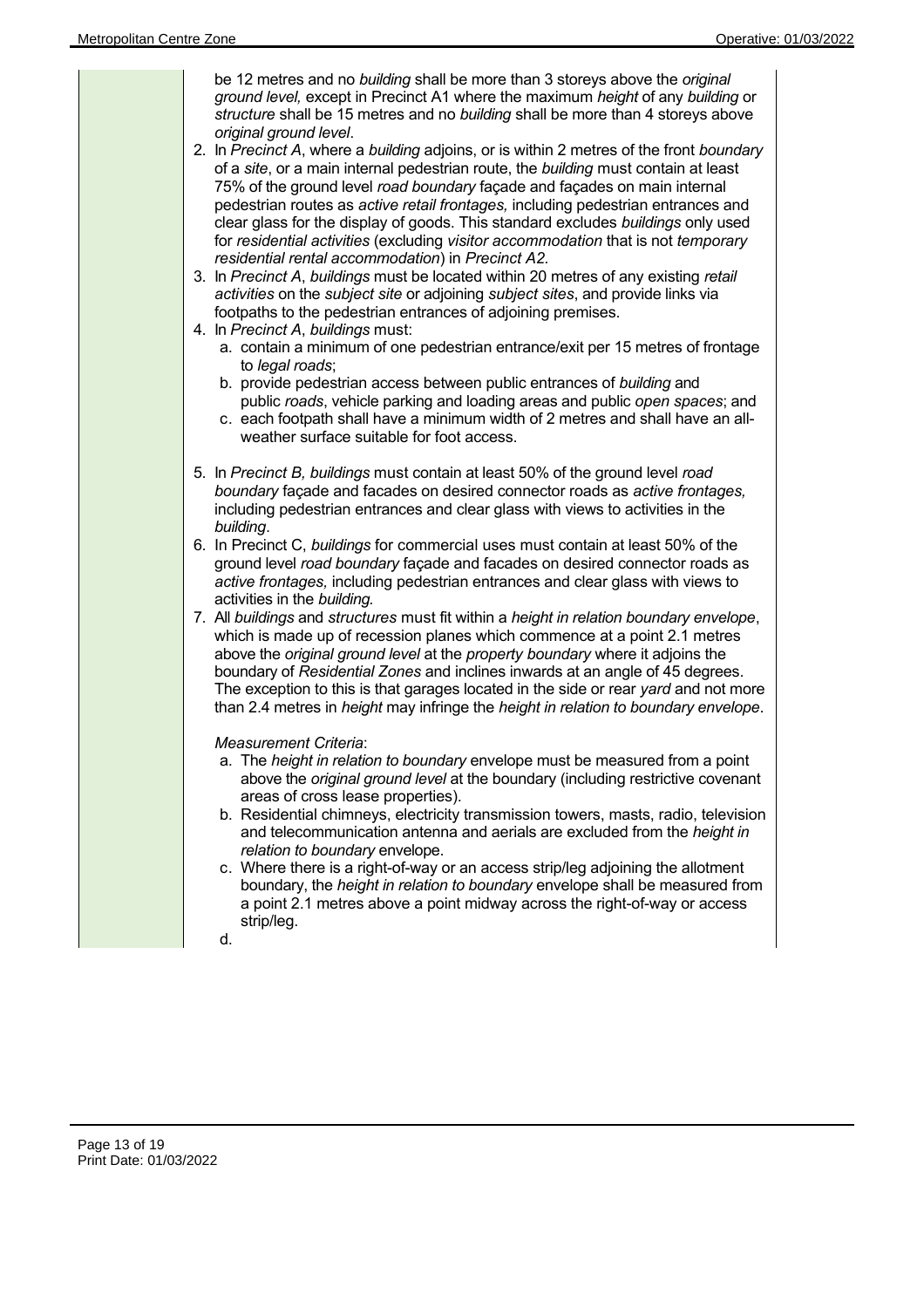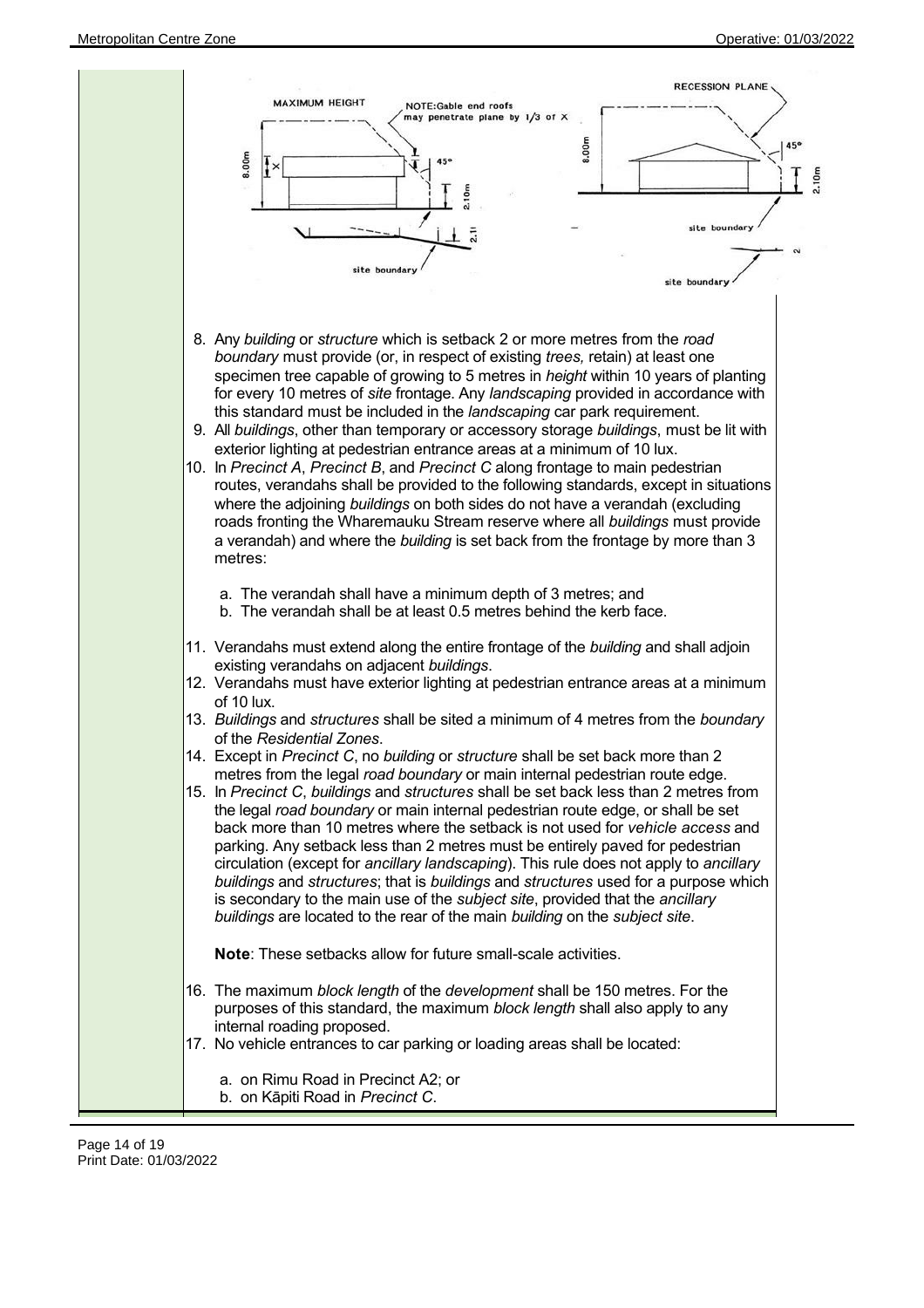| MCZ-R8                               | Construction of roads (including necessary earthworks) identified in the Structure Plan<br>in Appendix 19.                                                                                                                                                                                                                                                                                                                                               |                                                                                                           |  |
|--------------------------------------|----------------------------------------------------------------------------------------------------------------------------------------------------------------------------------------------------------------------------------------------------------------------------------------------------------------------------------------------------------------------------------------------------------------------------------------------------------|-----------------------------------------------------------------------------------------------------------|--|
| Permitted<br><b>Activity</b>         | <b>Standards</b><br><b>Note:</b> All roads and associated <i>infrastructure</i> must be constructed to the standards<br>specified in the Transport chapter and comply with the NH-FLOOD rules when<br>located in a flood hazard area.                                                                                                                                                                                                                    |                                                                                                           |  |
| MCZ-R9                               | <b>Industrial Activities.</b>                                                                                                                                                                                                                                                                                                                                                                                                                            |                                                                                                           |  |
|                                      | Excludes:<br>• non-industrial ancillary activities to the industrial activity.                                                                                                                                                                                                                                                                                                                                                                           |                                                                                                           |  |
| Permitted<br><b>Activity</b>         | <b>Standards</b>                                                                                                                                                                                                                                                                                                                                                                                                                                         |                                                                                                           |  |
|                                      | 1. Industrial activities must be located above the ground floor level or be separated<br>from all street frontages by retail or commercial activities (commercial<br>activities excludes industrial activities for the purpose of this standard).                                                                                                                                                                                                        |                                                                                                           |  |
|                                      | Note: See MCZ-R3 for ancillary retail and commercial activities in Precinct A. See<br>MCZ-R5 for ancillary commercial activities in Precinct C.                                                                                                                                                                                                                                                                                                          |                                                                                                           |  |
| <b>MCZ-R10</b>                       | Trade supply retail, home improvement retail, yard based retail, food and beverage<br>outlets, retail outlets selling convenience goods but not comparison goods and<br>service stations in Precinct C.                                                                                                                                                                                                                                                  |                                                                                                           |  |
| Permitted                            | Measurement criteria apply to activities under this rule.<br><b>Standards</b>                                                                                                                                                                                                                                                                                                                                                                            |                                                                                                           |  |
| <b>Activity</b>                      | 1. Food and beverage outlets shall have a maximum gross floor area (including any<br>outdoor seating areas) of 300m <sup>2</sup> .<br>2. Retail outlets selling convenience goods but not comparison goods shall have a<br>maximum gross floor area or retail display area of 150m <sup>2</sup> .<br><b>Measurement Criteria:</b><br>When measuring gross floor area, include:<br>a. covered yards and areas covered by a roof but not enclosed by walls |                                                                                                           |  |
|                                      | Exclude:<br>a. uncovered stairways;<br>b. floor space in terraces (open or roofed), external balconies, breezeways or<br>porches;<br>c. roof car parking, lift towers and machinery rooms on the roof having a floor<br>area of not more than 200m <sup>2</sup> ;<br>d. car parking areas; and<br>e. floor space of interior balconies and mezzanines not used by the public.                                                                            |                                                                                                           |  |
| <b>MCZ-R11</b>                       | New buildings and structures and additions and alterations to existing buildings and<br>structures in Precinct A that do not comply with Permitted Activity Standards 3, 4, 17<br>and 18 in MCZ-R7.<br>Excludes:                                                                                                                                                                                                                                         |                                                                                                           |  |
|                                      | • New minor buildings and additions and alterations to existing minor buildings.                                                                                                                                                                                                                                                                                                                                                                         |                                                                                                           |  |
| <b>Controlled</b><br><b>Activity</b> | <b>Standards</b>                                                                                                                                                                                                                                                                                                                                                                                                                                         | <b>Matters of Control</b>                                                                                 |  |
|                                      | 1. Buildings must be located within 30<br>metres of any existing retail activities<br>on the site.                                                                                                                                                                                                                                                                                                                                                       | 1. Consideration of the standard not met.<br>2. Measures to avoid, remedy or mitigate<br>adverse effects. |  |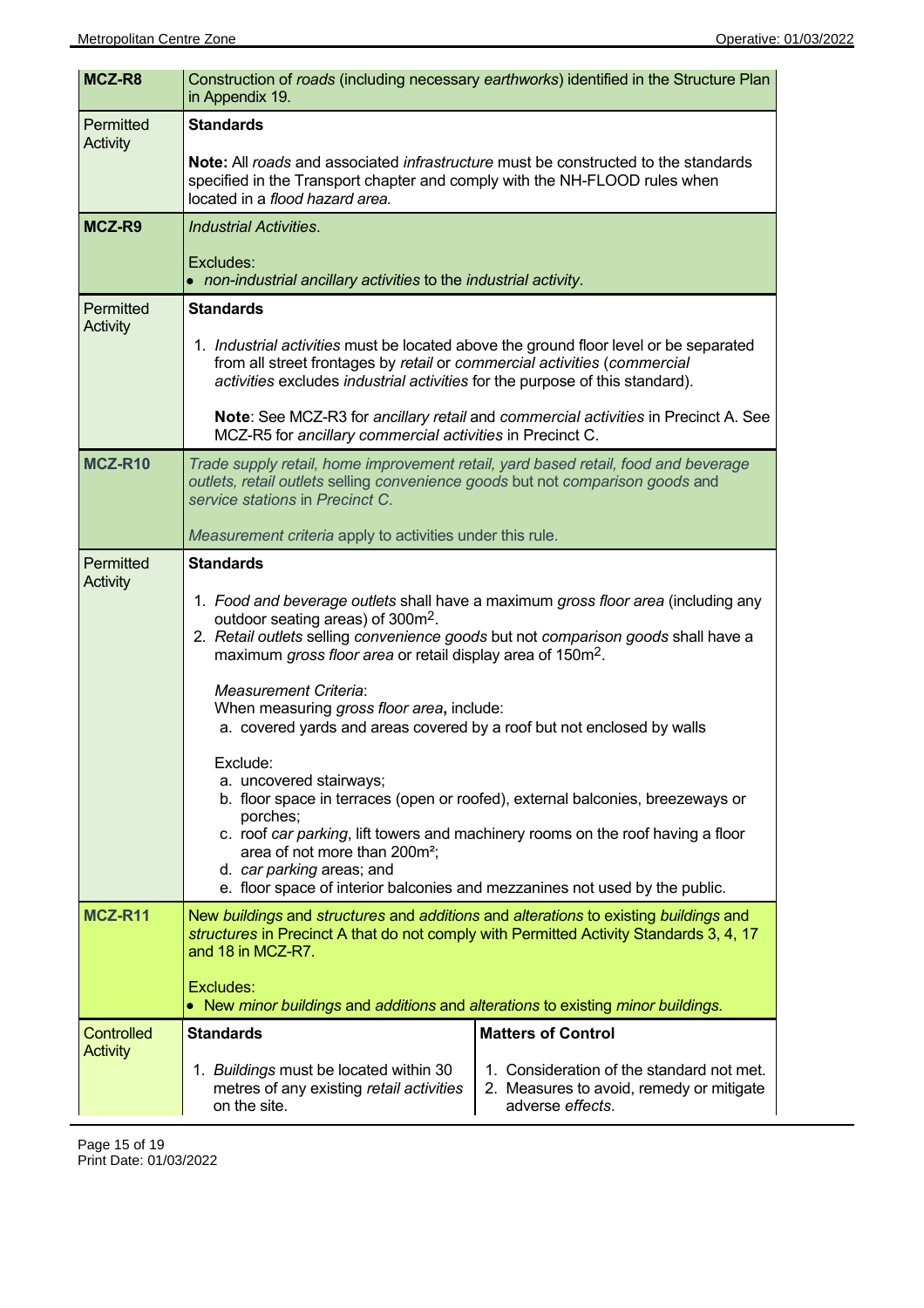|                                                              | 2. For active retail frontages, the<br>distance between pedestrian<br>entrances must not exceed 20<br>metres.                                                                                                                                                                                                                                      | 3. Cumulative effects.                                                                                                                                                                                                                                                                                                                                                                                                                                                                                                                                                                                                                                                                                                                                                                                                                                                                                                               |
|--------------------------------------------------------------|----------------------------------------------------------------------------------------------------------------------------------------------------------------------------------------------------------------------------------------------------------------------------------------------------------------------------------------------------|--------------------------------------------------------------------------------------------------------------------------------------------------------------------------------------------------------------------------------------------------------------------------------------------------------------------------------------------------------------------------------------------------------------------------------------------------------------------------------------------------------------------------------------------------------------------------------------------------------------------------------------------------------------------------------------------------------------------------------------------------------------------------------------------------------------------------------------------------------------------------------------------------------------------------------------|
| <b>MCZ-R12</b>                                               | Any activity which is listed as a permitted activity or a controlled activity and does not<br>comply with one of more of the associated standards, unless otherwise specifically<br>stated.                                                                                                                                                        |                                                                                                                                                                                                                                                                                                                                                                                                                                                                                                                                                                                                                                                                                                                                                                                                                                                                                                                                      |
| <b>Restricted</b><br><b>Discretionary</b><br><b>Activity</b> | <b>Standards</b>                                                                                                                                                                                                                                                                                                                                   | <b>Matters of Discretion</b><br>1. Consideration of the <i>effects</i> of the<br>standard not met.<br>2. Measures to avoid, remedy or mitigate<br>adverse effects.<br>3. Cumulative effects.                                                                                                                                                                                                                                                                                                                                                                                                                                                                                                                                                                                                                                                                                                                                         |
| MCZ-R13                                                      | New buildings and structures and additions and alterations to existing buildings<br>and structures where one or more of the permitted activity standards in MCZ-R7 or<br>one or more of the controlled activity standards in MCZ-R11 are not met.<br>Excludes:<br>• New minor buildings and additions and alterations to existing minor buildings. |                                                                                                                                                                                                                                                                                                                                                                                                                                                                                                                                                                                                                                                                                                                                                                                                                                                                                                                                      |
| <b>Restricted</b><br><b>Discretionary</b><br><b>Activity</b> | <b>Standards</b><br>1. For active retail frontages in Precinct<br>A, the distance between pedestrian<br>entrances must not exceed 18<br>metres.                                                                                                                                                                                                    | <b>Matters of Discretion</b><br>1. Location, layout, size and design of the<br>proposed development.<br>2. Consideration of the standard(s) not<br>met.<br>3. Visual, character, amenity, historic<br>heritage and streetscape effects.<br>4. The extent of consistency with the<br><b>Crime Prevention Through</b><br>Environmental Design Guidelines in<br>Appendix 6, Council's Subdivision and<br>Development Principles and<br>Requirements 2012 and the Centres<br>Design Principles in Appendix 20.<br>5. Effects on landform and landscape.<br>6. Traffic and transport effects.<br>7. Design and appearance of buildings.<br>8. Location and design of parking, traffic<br>circulation areas, loading and access.<br>9. Public safety.<br>10. Context and surroundings.<br>11. Cumulative effects.<br>12. Whether any nuisance effects are<br>created.<br>13. The consistency with the relevant<br>objectives and policies. |
| <b>MCZ-R14</b>                                               | Large Format retail activities in Precinct C that are not permitted by MCZ-R10.<br>Measurement criteria apply to activities under this rule.                                                                                                                                                                                                       |                                                                                                                                                                                                                                                                                                                                                                                                                                                                                                                                                                                                                                                                                                                                                                                                                                                                                                                                      |
| <b>Restricted</b>                                            | <b>Standards</b>                                                                                                                                                                                                                                                                                                                                   | <b>Matters of Discretion</b>                                                                                                                                                                                                                                                                                                                                                                                                                                                                                                                                                                                                                                                                                                                                                                                                                                                                                                         |
| <b>Discretionary</b><br><b>Activity</b>                      | 1. The building for the retail activity must<br>meet the permitted activity standards<br>for buildings in Precinct C in MCZ-                                                                                                                                                                                                                       | 1. Location, layout, size and design of the<br>proposed development.<br>2. The extent of consistency with the                                                                                                                                                                                                                                                                                                                                                                                                                                                                                                                                                                                                                                                                                                                                                                                                                        |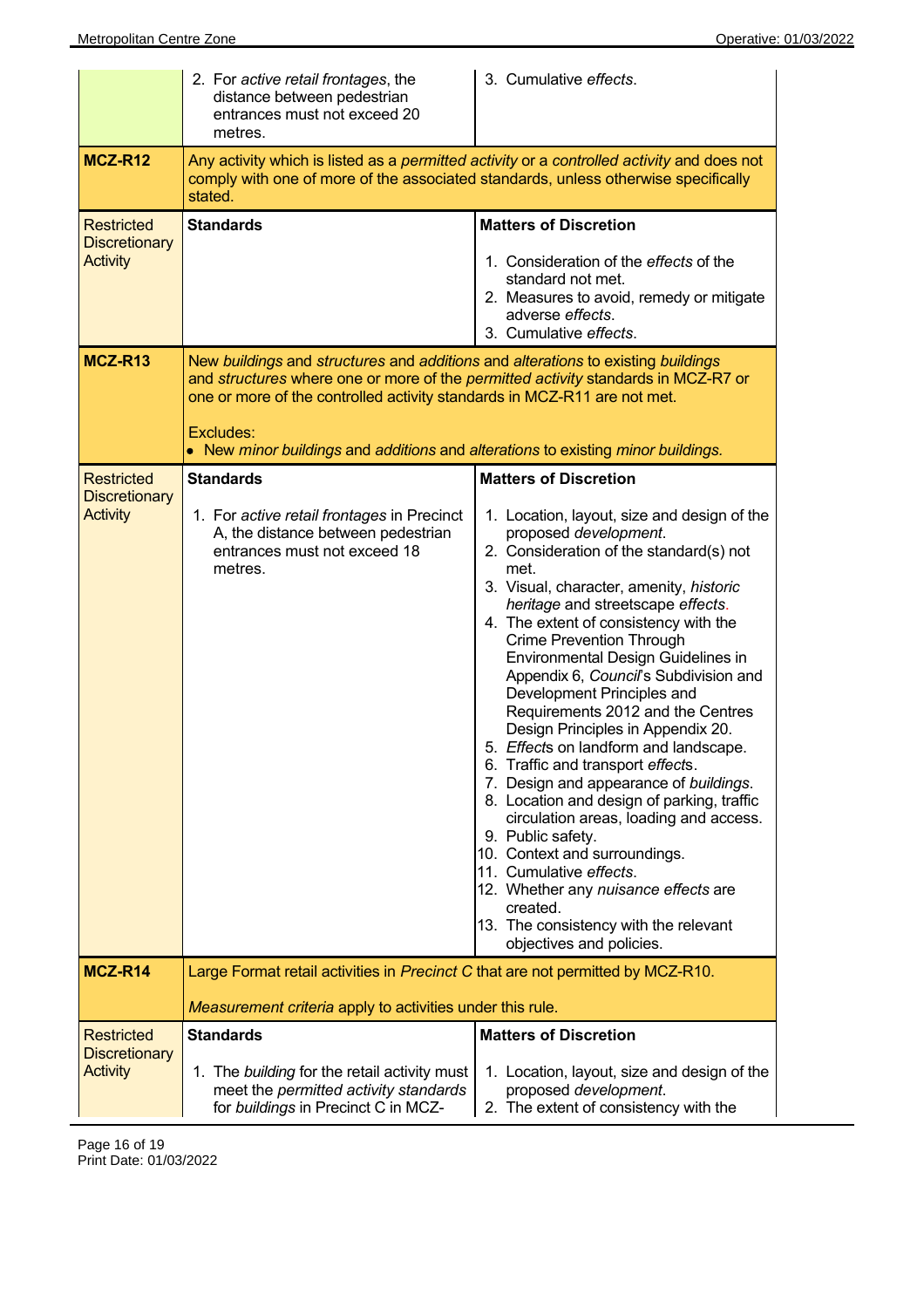|                                    | R7.<br>2. The activity must be consistent with<br>the Structure Plan in Appendix 19.<br>3. Department Stores shall be limited to<br>one department store, which may<br>include grocery and other retailing,<br>within a single premise which must<br>have a minimum gross floor area of<br>3,000m <sup>2</sup> and the store or brand must<br>not be in the District.<br><b>Measurement Criteria:</b><br>When measuring gross floor area,<br>include:<br>a. covered yards and areas covered<br>by a roof but not enclosed by<br>walls<br>Exclude:<br>a. uncovered stairways;<br>b. floor space in terraces (open or<br>roofed), external balconies,<br>breezeways or porches;<br>c. roof car parking, lift towers and<br>machinery rooms on the roof<br>having a floor area of not more<br>than $200m^2$ ;<br>d. car parking areas; and<br>e. floor space of interior balconies<br>and mezzanines not used by the<br>public. | <b>Crime Prevention Through</b><br>Environmental Design Guidelines in<br>Appendix 6, Council's Subdivision and<br>Development Principles and<br>Requirements 2012 and the Centres<br>Design Principles in Appendix 20.<br>3. Visual, character, amenity, historic<br>heritage and streetscape effects.<br>4. Traffic and transport effects.<br>5. Location and design of parking, traffic<br>circulation areas, loading and access.<br>6. Public safety.<br>7. Context and surroundings.<br>8. Whether any nuisance effects are<br>created.<br>9. The consistency with the relevant<br>objectives and policies.<br>10. Effects on the vitality and viability of the<br>Metropolitan Centre Zone |
|------------------------------------|------------------------------------------------------------------------------------------------------------------------------------------------------------------------------------------------------------------------------------------------------------------------------------------------------------------------------------------------------------------------------------------------------------------------------------------------------------------------------------------------------------------------------------------------------------------------------------------------------------------------------------------------------------------------------------------------------------------------------------------------------------------------------------------------------------------------------------------------------------------------------------------------------------------------------|-------------------------------------------------------------------------------------------------------------------------------------------------------------------------------------------------------------------------------------------------------------------------------------------------------------------------------------------------------------------------------------------------------------------------------------------------------------------------------------------------------------------------------------------------------------------------------------------------------------------------------------------------------------------------------------------------|
| MCZ-R15                            | Earthworks, new buildings and structures and additions and alterations to existing<br>buildings and structure in the Dune Protection Area identified in the Structure Plan in<br>Appendix 19.<br>Excludes:<br>• New minor buildings and additions and alterations to existing minor buildings.<br><b>Note:</b> Earthworks associated with the removal or replacement of underground fuel<br>storage tanks and "earthworks" as defined in and regulated by the NESPF are not<br>managed by this plan. For extractive industries see EW-EXT.                                                                                                                                                                                                                                                                                                                                                                                   |                                                                                                                                                                                                                                                                                                                                                                                                                                                                                                                                                                                                                                                                                                 |
| Restricted<br><b>Discretionary</b> | <b>Standards</b>                                                                                                                                                                                                                                                                                                                                                                                                                                                                                                                                                                                                                                                                                                                                                                                                                                                                                                             | <b>Matters of Discretion</b>                                                                                                                                                                                                                                                                                                                                                                                                                                                                                                                                                                                                                                                                    |
| <b>Activity</b>                    | 1. The activity must comply with the<br>following standards listed in the<br>following permitted activity rules:<br>MCZ-R1 (Standards 1 to 5 inclusive)<br>MCZ-R5 (Standards 1 to 4 inclusive)<br>MCZ-R6 (Standard 1)<br>MCZ-R7 (Standards 1.6 to 13<br>inclusive and 15 to 17 inclusive)<br>MCZ-R9 (Standard 1)<br><b>Note:</b> All roads and associated<br><i>infrastructure</i> must be constructed to<br>the standards specified in in the<br>Transport and Infrastructure                                                                                                                                                                                                                                                                                                                                                                                                                                               | 1. Effects on ecological values.<br>2. Effects on amenity and landscape<br>values and the extent to which the<br>dune landform and <i>natural character</i><br>are protected or retained.<br>3. The extent to which earthworks are<br>necessary to facilitate the efficient<br>development of land within Precinct C.<br>4. Effects on the pattern of development<br>within Precinct C, including benefits<br>associated with efficient development<br>of the land.<br>5. Measures to mitigate or offset adverse<br>effects on landscape and amenity                                                                                                                                            |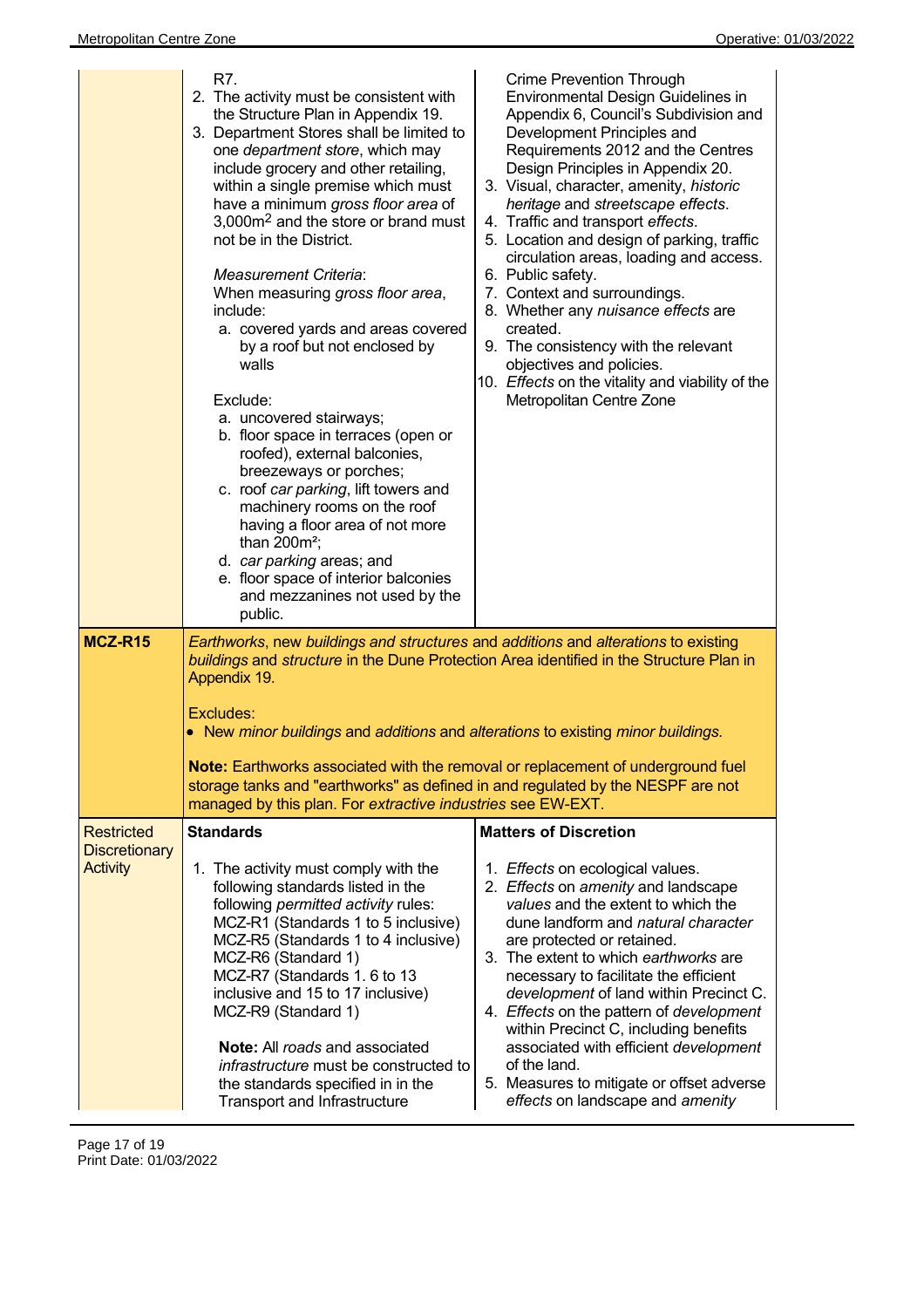|                                                              | chapters. See NH-FLOOD-R2 for<br>the separation of buildings and<br>structures from waterbodies<br>standards. See FC-Table 1 for the<br>rules and standards for <i>financial</i><br>contributions for all development.                                              | values or to address potential soil<br>erosion.<br>6. The profile and surface treatment of<br>any excavated or filled area and the<br>integration of excavated or filled areas<br>with the natural landform.<br>7. The layout of roads, walking and<br>cycling routes and the location of<br>infrastructure services and stormwater<br>management areas.<br>8. The location and finished appearance<br>of any building.<br>9. The matters referred to in Policies<br>MCZ-P1 and MCZ-P2. |
|--------------------------------------------------------------|---------------------------------------------------------------------------------------------------------------------------------------------------------------------------------------------------------------------------------------------------------------------|-----------------------------------------------------------------------------------------------------------------------------------------------------------------------------------------------------------------------------------------------------------------------------------------------------------------------------------------------------------------------------------------------------------------------------------------------------------------------------------------|
| MCZ-R16                                                      | on the Metropolitan Centre Structure Plan.<br>Excludes:<br>• Minor buildings.                                                                                                                                                                                       | Buildings and structures or earthworks in the indicative Stormwater Management Area                                                                                                                                                                                                                                                                                                                                                                                                     |
|                                                              | Note: Earthworks associated with the removal or replacement of underground fuel<br>storage tanks and "earthworks" as defined in and regulated by the NESPF are not<br>managed by this plan. For extractive industries see EW-EXT.                                   |                                                                                                                                                                                                                                                                                                                                                                                                                                                                                         |
| <b>Restricted</b><br><b>Discretionary</b><br><b>Activity</b> | <b>Standards</b><br>1. All buildings and structures must<br>comply with the standards in MCZ-R7<br>Note: any development in this area<br>needs to comply with flood hazard<br>rules in NH-FLOOD and<br>infrastructure requirements in the<br>Infrastructure chapter | <b>Matters of Discretion</b><br>1. Natural hazard and stormwater effects.<br>2. Visual and amenity effects of buildings<br>and <i>structures</i> .<br>3. Whether proposed link roads and<br>desired connector roads shown in the<br>Metropolitan Centre Structure Plan" are<br>impeded.                                                                                                                                                                                                 |
| MCZ-R17                                                      | Any activity which is listed as a restricted discretionary activity and does not comply<br>with one or more of the associated standards, unless otherwise specifically stated.                                                                                      |                                                                                                                                                                                                                                                                                                                                                                                                                                                                                         |
| <b>Discretionary</b><br>Activity                             |                                                                                                                                                                                                                                                                     |                                                                                                                                                                                                                                                                                                                                                                                                                                                                                         |
| MCZ-R18                                                      | Retail activities in Precinct C that are not Permitted or Restricted Discretionary<br>Activities.                                                                                                                                                                   |                                                                                                                                                                                                                                                                                                                                                                                                                                                                                         |
| <b>Discretionary</b><br>Activity                             |                                                                                                                                                                                                                                                                     |                                                                                                                                                                                                                                                                                                                                                                                                                                                                                         |
| MCZ-R19                                                      | Any activity which does not comply with <i>permitted activity</i> MCZ-R8 to MCZ-R9 and<br>does not meet the restricted discretionary activity standards and is not provided for<br>under MCZ-R17 or MCZ-R18.                                                        |                                                                                                                                                                                                                                                                                                                                                                                                                                                                                         |
| Non-<br>Complying<br>Activity                                |                                                                                                                                                                                                                                                                     |                                                                                                                                                                                                                                                                                                                                                                                                                                                                                         |
| <b>MCZ-R20</b>                                               | Activities which create offensive odours detected at any boundary with<br>the Residential Zones.                                                                                                                                                                    |                                                                                                                                                                                                                                                                                                                                                                                                                                                                                         |
| Non-<br>Complying<br><b>Activity</b>                         |                                                                                                                                                                                                                                                                     |                                                                                                                                                                                                                                                                                                                                                                                                                                                                                         |

Page 18 of 19 Print Date: 01/03/2022